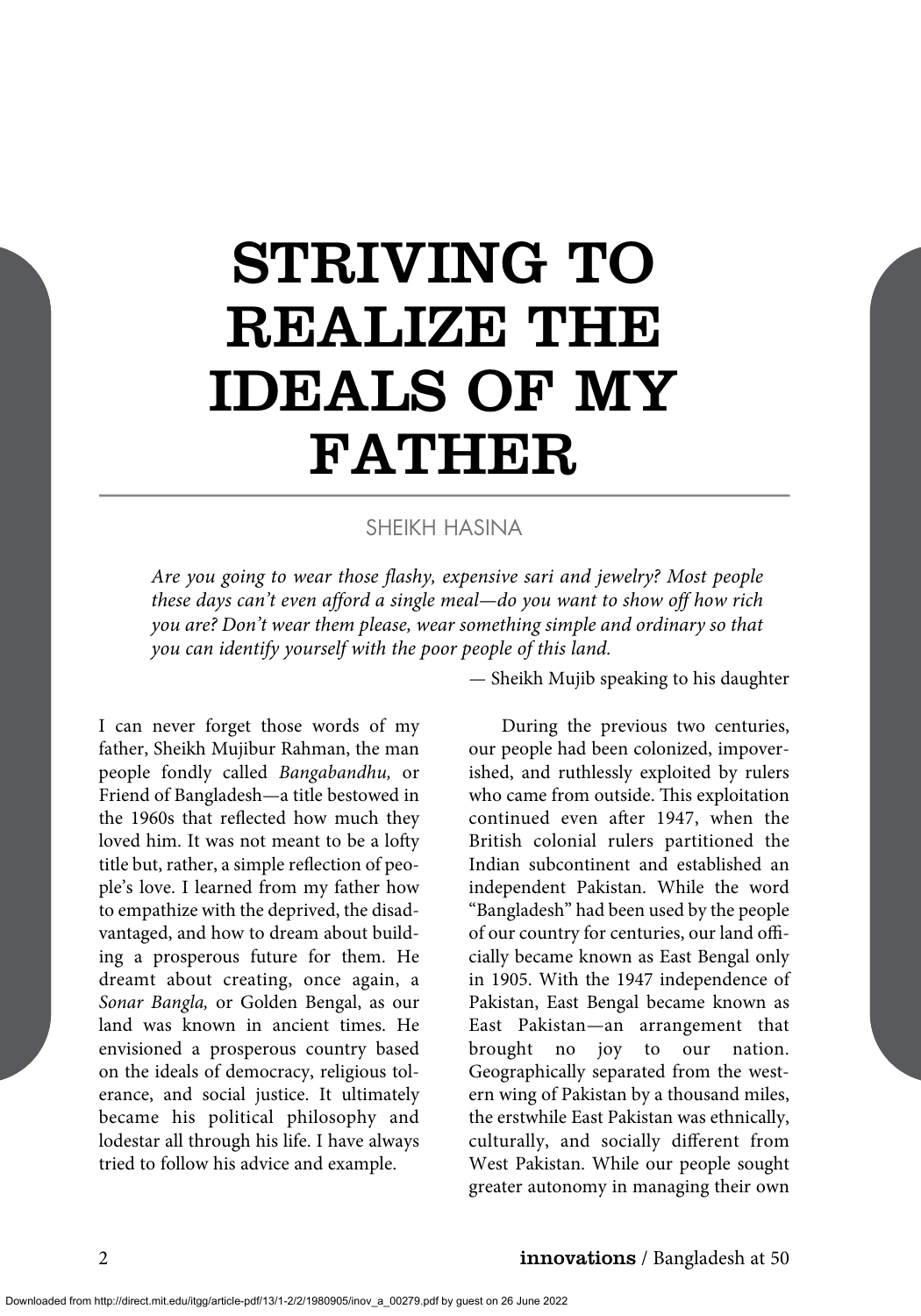affairs and development, the Pakistani regime brought only authoritarian and oppressive rule. Among other things, it tried to impose Urdu on our people, a language spoken only by a small minority in West Pakistan. Such insensitivity and oppression sparked a popular resistance, giving rise to a movement to obtain the full recognition of Bangla as our national language. I do understand that Bangla is known as "Bengali" in the West, but I will refer to it as Bangla here, as it is our name for our own mother tongue.

# THE MAKING OF BANGABANDHU AND AN INDEPENDENT BANGLADESH

This language movement was spearheaded by the young Sheikh Mujibur Rahman, a law student at Dhaka University, who stood boldly against such injustice. The movement intensified when the Pakistani rulers imprisoned him and his associates on March 11, 1948. Many more episodes of imprisonment followed, as the people's demand for autonomy grew stronger. Over the years, particularly as the central government of Pakistan became a military dictatorship, the economic deprivation and political discrimination against our people in East Pakistan continued to worsen. This only served to stiffen my father's resolve against dictatorship, deprivation, and discrimination.

Among Sheikh Mujib's many extraordinary qualities, three stood out above all others. First, he naturally empathized and connected with people from all walks of life. His background may have helped in this regard; he was not from a family of extraordinary wealth, but from one in a rural farming community that was economically comfortable. Second, he was fearless in protesting and resisting the forces of oppression. Third, he could articulate and give voice to what the people needed and aspired to.

People could see these genuine qualities in him, which drew them natu-

#### ABOUT THE AUTHOR

**Sheikh Hasina** is the Prime Minister of Bangladesh, now in her fourth term. She is a daughter of Sheikh Mujibur Rahman, Bangladesh's founding father and its first President. Sheikh Hasina is well recognized now as a global leader for her influential work on peace, prosperity, humanity, and climate change. Sheikh Hasina has been the President of the oldest and the most influential political party of Bangladesh (Bangladesh Awami League) for 40 years and was first elected as Prime Minister in 1996 for a five-year term. Subsequently winning three consecutive five-year terms, she has engineered and presided over very rapid economic growth and development, lifting Bangladesh out of the status of Least Developed Countries. She has pursued many humanitarian causes and works relentlessly to build a socially and economically inclusive country. Among her many humanitarian causes, she concluded a peace treaty in the Chittagong Hill Tracts, gave shelter to more than one million Rohingyas who were driven out of their homeland, and currently chairs the 48-nation Climate Vulnerable Forum at the UN.

© 2021 Sheikh Hasina

innovations / volume 13, number 1/2 3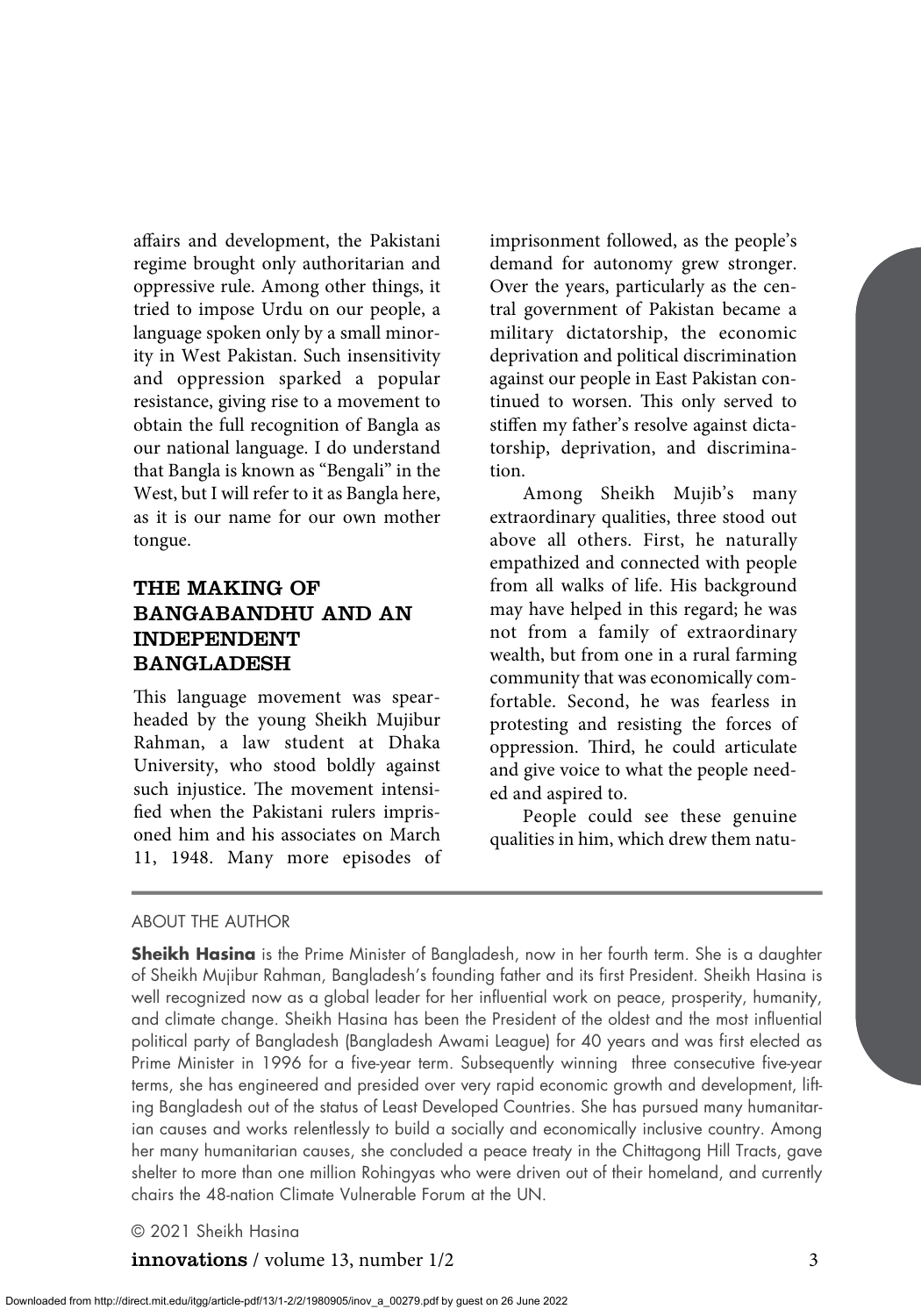rally to him and encouraged them to seek his leadership and guidance. Over a long and arduous 20-plus year struggle—one that involved building grassroots organizations, facing trumped-up charges in the law courts, and enduring numerous imprisonments, yet pressing on for justice and autonomy for our people—Sheikh Mujib galvanized the nation into one nation, winning the hearts and minds of our entire people. Even after a landslide victory in the 1970 general election of Pakistan, and after being declared prime minister-elect of Pakistan by the Pakistani military regime, the military rulers subjected him to a great deal of machination rather than allowing a smooth transfer of power. In short, over a period of nearly a quarter century, the movement to recognize Bangla as our national language was transformed into a battle for justice and equality, then into a demand for autonomy, and ultimately into a full-fledged liberation movement.

Eventually, the moment of reckoning arrived. At a historic mass rally in Dhaka on March 7, 1971, Sheikh Mujib proclaimed, "The struggle this time is the struggle for our freedom! The struggle this time is the struggle for independence!" About three weeks later, in the evening of March 25, there started a brutal military crackdown on unarmed civilians, students at university dormitories and the police in their barracks by the Pakistani army. Given this cruelty and the people's momentous aspiration for freedom, Sheikh Mujib declared the country's independence on March 26, 1971, and called for the people to resist the brutality of the Pakistani Army. During the tense days between March 7 and March 25, when the Pakistani military regime was filling the barracks with soldiers from West Pakistan, Sheikh Mujib had contemplated various corresponding practical contingencies on his side. Just minutes before Sheikh Mujib was arrested and taken away by the Pakistani military, he sent a nationwide message to members of the East Pakistan Rifles (EPR), the paramilitary force serving as border guards that was made up mostly of Bangladeshi men. Some of the EPR men were very enthusiastic about independence, and four of them conveyed Sheikh Mujib's message of freedom and independence over their wireless sets across the nation. Four such EPR men carried the message of Sheikh Mujib though their wireless sets to all over the nation. It was later discovered that they were arrested and killed by Pakistan Army. These four martyrs' contributions were immense as that had spread the leader's message rapidly through radio stations and other means of announcements around the country, building up an effective solidarity and resistance. Since Sheikh Mujib's call for independence resonated very deeply in the hearts of people, they launched an allout war against the occupying Pakistani forces, which continued to carry out unimaginable atrocities that can only be described as genocide. Victory came on December 16, 1971, and Bangladesh emerged as an independent and sovereign nation, thus fulfilling the dream my father cherished for a quarter century. Our country's name officially entered the world's vocabulary.

Throughout his political career, Sheikh Mujib led a nonviolent movement to achieve his goals. However, the military regime again arrested him on that calamitous night of March 25, 1971, when it started the genocide in Bangladesh and imprisoned him in a dark solitary cell in West Pakistan. In a secret military trial on the prison premises, my father was sentenced to death. He was about to be executed, when Bangladesh succeeded in its struggle for independence.

Because of his frequent imprisonment in the past, my sister, brothers, and I were deprived of our father's presence,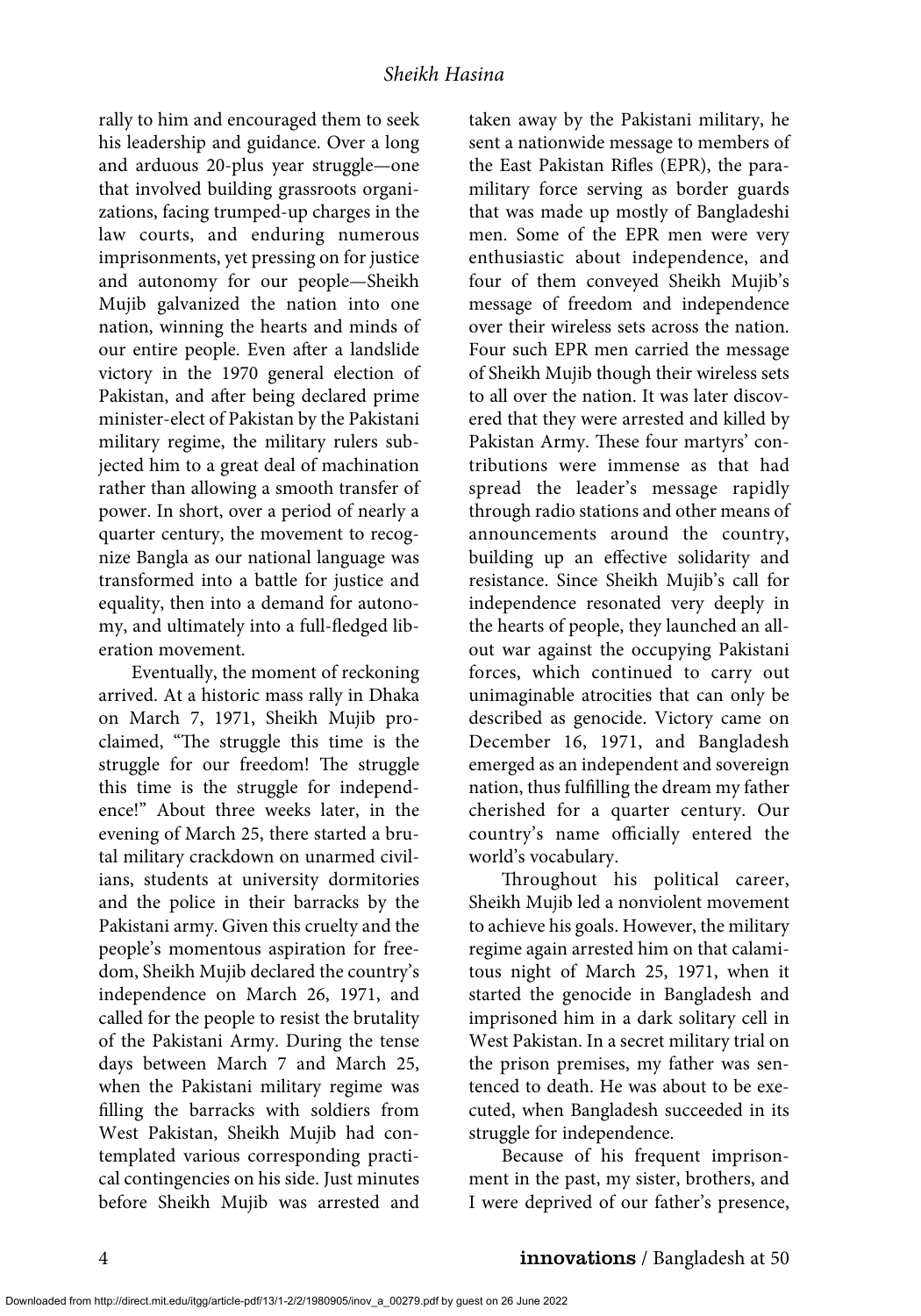but never his enduring affection. My mother wholeheartedly supported him through his long political struggles; she was also by our side, ensuring that all her children received a proper education. We dearly missed our father; his frequent absences only deepened our loyalty to his idealism. We were fully aware that he was absent because of his imprisonment and the reasons for it. His sacrifices made it easier for us to make corresponding sacrifices. Our parents taught us about the value of patriotism, and we shared his deep love of the people and his steadfast commitment to the liberation of our land. They made it easier to never lose our way, to never lose hope for a brighter, better future.

After Bangladesh won independence, the Pakistani military finally released my father. He immediately and triumphantly returned to Dhaka and was given a tumultuous hero's welcome by his beloved people. As head of the new government, he launched the daunting task of rebuilding a country emerging from the ashes of a devastating war. The government treasury was empty. Ten million Bangladeshi refugees, who had taken shelter in India to escape from the atrocities committed by the Pakistani military, had to be quickly rehabilitated as they began to return home. The country's railways, roads, and bridges had to be rebuilt and communications reestablished. Firearms had to be recovered from citizens who had spontaneously declared themselves freedom fighters and resisted the Pakistani military during the Liberation War. Law and order had to be restored. Crop production, disrupted badly during the war, had to be resumed, and the availability of vital agricultural supplies had to be secured.

As rehabilitation, restoration, and recovery were pursued in midst of chaos and confusion, the newly formed Planning Commission began to prepare a

comprehensive plan for the country. The most important task was to frame a constitution for an independent Bangladesh, one that truly reflected the aspirations of those who had fought and sacrificed their lives for their cherished freedom. Additionally, to secure support from neighboring countries and the international community, Sheikh Mujib sought urgent diplomatic recognition from countries throughout the world. He accomplished these difficult tasks within a very short time and was soon recognized as a charismatic world leader, a statesman with a clear vision. Many world leaders visited Dhaka, and he was invited to many of their countries. Through his historic speech at the UN General Assembly in New York on September 25, 1974, Sheikh Mujib made all Bangladeshis proud of their nation and their heritage.

#### THE TRAGEDY OF 1975

Then tragedy would strike, whose enormity I still have not fully adjusted to! My younger sister Rehana and I, along with my two children, were visiting Germany, where my husband, Dr. Wazed, was working as a nuclear scientist. During a short trip to Belgium, in the early morning of August 15, 1975, I was awakened by the harsh ringing of the telephone. Our host received the call but did not want to talk to me, only to my husband, who was standing very close to me. My husband turned to me and said that there had been a coup in Bangladesh, but nothing more. However, the sense I got by reading his face, was I felt that something cataclysmic had befallen my family in Dhaka. I was shocked and stunned, and the only words that came to my mouth were, "If there has been a coup, then I have lost everyone." After going to Ambassador Humayun Rashid Chowdhury's house in Bonn, we confronted the heartrending news that my father, my mother, my newly married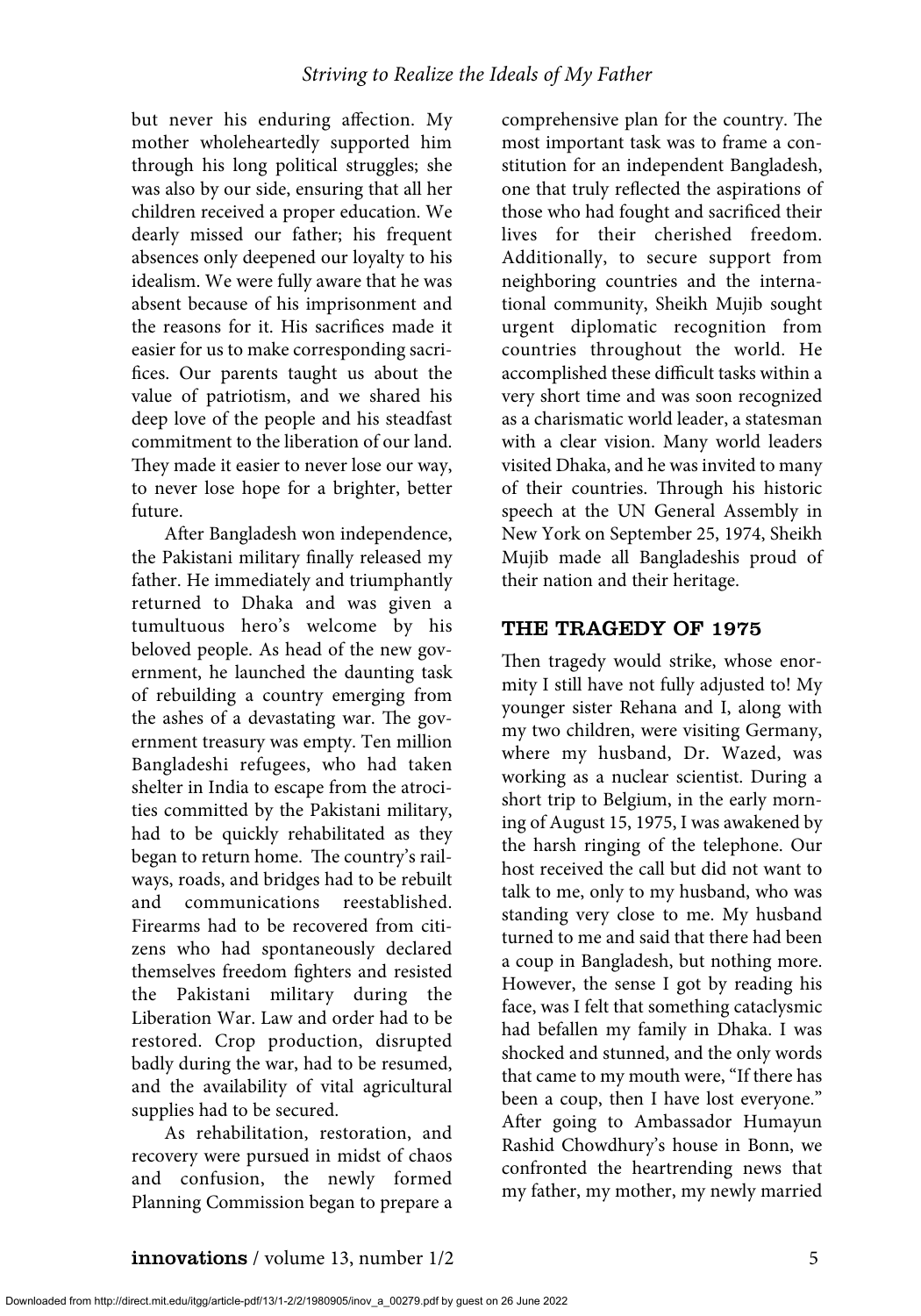brothers and their wives, and even my kid brother Russel had all been killed.

It pains me to list all 18 members of my close-knit family who died that day, and it may pain my readers to go through the list. However, I am compelled to identify and honor the innocent people whose lives were senselessly taken. In addition to killing my father, Sheikh Mujib, the president of Bangladesh, they killed my mother, Begum Fazilatunnesa Mujib; my younger brother, freedom fighter captain Sheikh Kamal and his wife Sultana; another younger brother, freedom fighter lieutenant Sheikh Jamal and his wife Parvin Jamal Rosy; and our uncle, freedom fighter Sheikh Abu Naser. My 10 year-old brother, Sheikh Russel, was the last victim of the killers. Others killed on that night included Sheikh Mujib's military secretary Colonel Jamil and police officer Siddiqur Rahman. At the same time, they had attacked my aunt's house and killed her son, Sheikh Fazlul Haq Moni a freedom fighter, journalist, and editor, and his pregnant wife Arzu Moni. At another aunt's house, the murderers killed her husband, freedom fighter Abdur Rob Serniabat, and her daughter Baby, son Arif Serniabat, and grandson Sukanta Babu; her nephew Shaheed Serniabat, a journalist and freedom fighter; and a close family friend, Nayeem Khan Rintu.

The usurpers of power wouldn't allow my sister and me to return home. Along with my two infant children, we spent about six years in wretched exile. We ran as refugees from place to place, always afraid that we would be hunted down by the assassins and finally eliminated.

# MY RETURN TO BANGLADESH IN 1981

Finally, we began to see some light at the end of the exile tunnel. As limited political activities resumed in the country, the Bangladesh Awami League, the political party my father had built up since the 1950s, selected me to be its president—a decision welcomed by our people. I returned to Bangladesh in 1981, despite some resistance from the prevailing military regime. This return did not automatically lead to a smooth political ride for the daughter of the country's founder. There were troubles, trauma, and turbulence at every turn. I focused all my passion and energy on carrying out this daunting political career; I saw no choice but to go forward, as my father would have done. I felt compelled to confront and overcome the obstacles thrown at us, not just to vindicate the cruel and senseless assassination of my father and family members. In my mind, the crimes of the conspirators were bigger than murders; they had also killed the hopes of a burgeoning new nation, one that had been subjugated by colonial rulers for centuries.

In confronting these many difficult issues, I followed a simple methodology. I asked myself, "What would my father Sheikh Mujib do if he had remained alive?" The answer was always to remain steadfast to the ideals of Bangladesh that had inspired him and the entire nation. We needed to remain faithful to the ideals of the Liberation War of 1971, for which three million Bangladeshi people had sacrificed their lives.

To understand the needs of the people, particularly those who were downtrodden, I had to have empathy for their current problems and their aspirations and dreams for the future. I began to meet routinely with many people, especially those from poor households in the villages, who represented the real Bangladesh. I visited countless village markets and grassroots centers. In the process, I learned firsthand about economic activities in rural areas and became familiar with their needs, especially dur-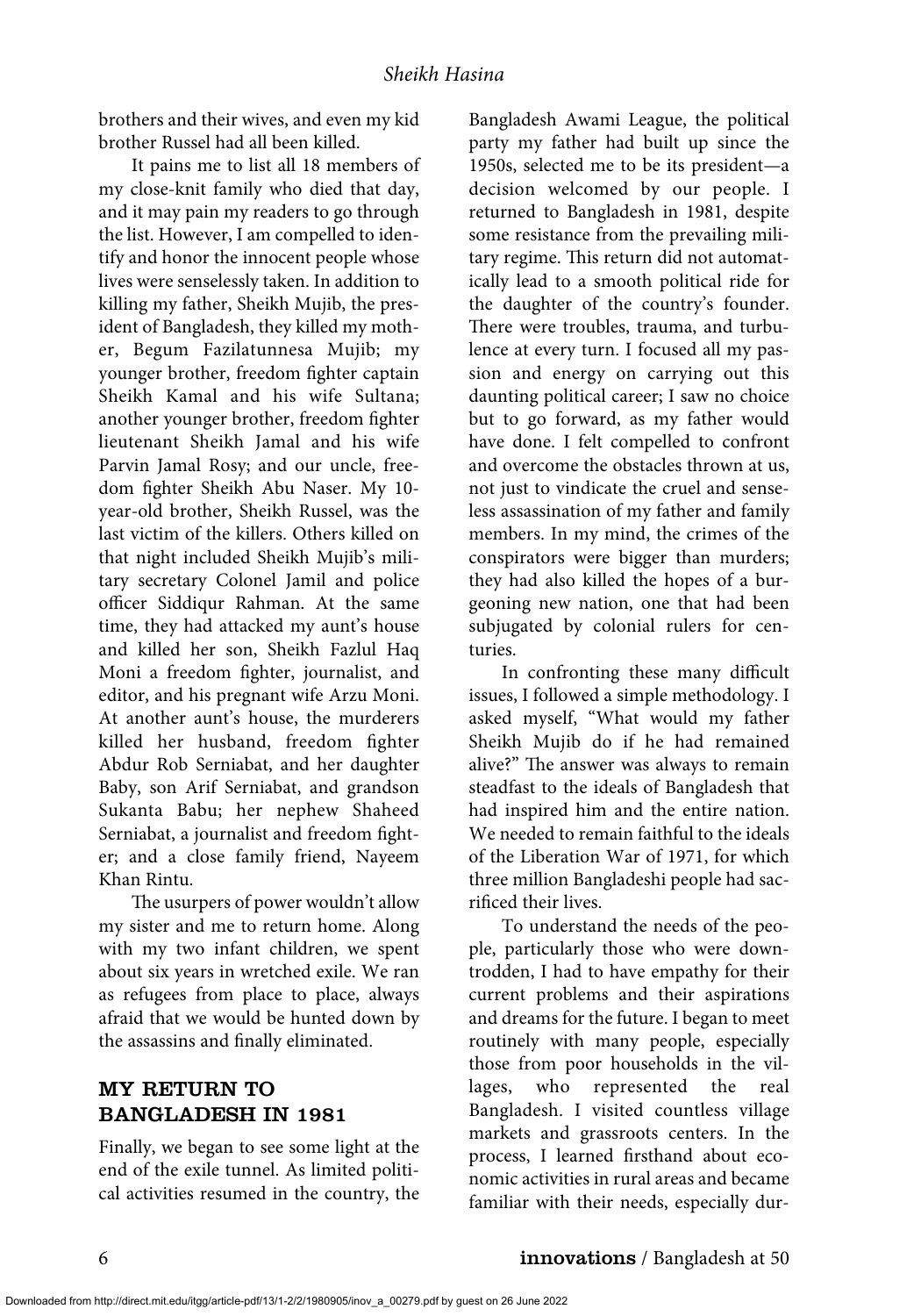ing natural disasters such as floods or cyclones. I extensively visited the areas vulnerable to *monga* ("monga" is a word used in our Rangpur district meaning localized famine), which affected northern Bangladesh, and tried to understand the practical details of these situations. My memories were filled with what my father had told us about his own dreams and specific plans for the development of the country. He used to share with us his ideas about how the endemic poverty that had plagued the country since colonial times could be eradicated once and for all.

I also realized that many of the party's leaders had been lost in the Liberation War; the party had been rudderless since 1975. Sheikh Mujib's solution would have been to undertake a systematic reorganization. This led me to start reorganizing the Awami League. There was resistance; some insisted we did not need to fix what was already working. The party had, after all, swept the 1970 general election in erstwhile East Pakistan, winning 167 seats out of 169, and spearheaded the successful Liberation War, proving its well-functioning capabilities. I believed that it needed to be strengthened to become our political platform, starting with the lowest units at the grassroots level. It was hard, painstaking, organization-building work. Here too Sheikh Mujib's philosophy, ideals, and aspirations were very helpful in preparing the party to be ready for a change. The overwhelming desire at the ground level was to infuse our people with the spirit of the Liberation War and with the basic principles of the country's constitution.

My knowledge and understanding of my father's thoughts and plans—stemming from his lifetime dedication to and thinking for the country—have helped me translate his ideas into concrete programs. The guiding principles involve being steadfast, being empathetic to the needs of the downtrodden, and being systematic about my actions.

My father's dream was to build an independent Bangladesh that would facilitate a better life for all the people in the country and change their destiny. When he was home, he would often discuss with us his thoughts and plans on ways to make each village self-sufficient by further increasing agricultural output. He visualized industrialization, road-building, the dredging of waterways, expansion of railways, and so forth. He imagined good roads leading to every village, with rice fields on one side and farmers' settlements, schools, colleges, railway lines, hospitals, religious institutions, and all the social elements of life on the other. He dreamt of introducing various machines, purchased either individually or through cooperatives, which he asserted would greatly increase productivity. He also considered production-sharing (keeping land ownership intact) schemes in which the current landowners would claim a part, the state-supported cooperatives would claim another part, and the laborers would claim yet a third part. He had schemes for marketing the farmers' produce. The important point is that he was always thinking and believed that conditions could be improved through innovations. His thoughts and beliefs became my inspiration and education.

# CHANNELING THE PAIN AS A POSITIVE FORCE

The pain that came from losing virtually all members of my family in 1975 has been impossible to overcome. However, for the welfare of the people of Bangladesh, I have tried to channel my pain from losing my family members into building Bangladesh, the cause for which they perished.

There are many instances of wealthy families who, after great loss, donated their wealth to serve humanity by creating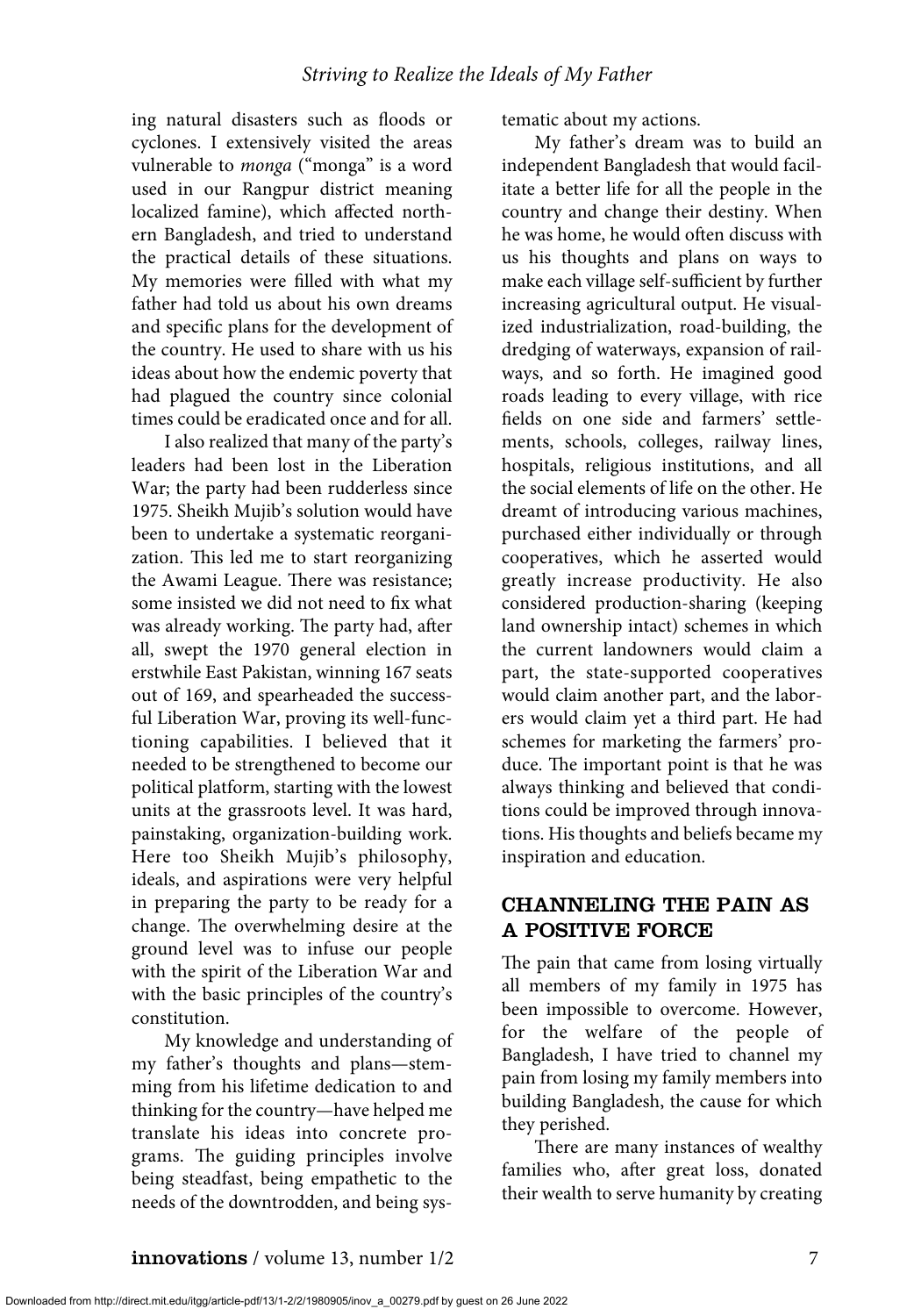institutions of excellence. The Stanford family donated more than 8,000 acres of land when they lost their only child, Leland Jr., to typhoid in 1884, creating the foundation of today's Stanford University. The Widener family invested in Harvard University when their son Harry died in the Titanic disaster in 1912, helping to create the university's largest library and one of the best in the world. I bring up these examples to point out that the pain of a tragedy can be channeled for good purposes. I believe that the loss of my whole family was a tremendous tragedy, but I did not have any wealth to donate. However, I realized that I could channel my tears, tenacity, and time into building Bangladesh. My path since that dark year of 1975 eventually led me, 21 years later, to become prime minister for a five-year term, starting in 1996.

In the election of 2001, however, the Awami League party did not return to power. Rule by another party degenerated into military rule, and many of our programs were disrupted and discontinued. Fortunately, our party won overwhelmingly in the 2008 general elections, followed by two additional consecutive fiveyear terms, the last one being at the end of 2018. This has given us a good amount of time to follow up on our programs consistently, which has enabled our society and the people to become stronger in a number of areas.

### MEETING SEVEN OF THE PEOPLE'S BASIC NEEDS

#### Agriculture, Food, and Nutrition

We began our effort to develop agriculture by prioritizing increased production and food security. Several other benefits arose from this emphasis. The largest part of our workforce (43%) is engaged in this sector; increased production and income are good not only for them but for the national economy. Their purchasing power translates into the creation and expansion of factories, industries, markets, and, possibly, exports. More productive farms and rural areas also reduce rural-to-urban migration. With these thoughts, we have allocated more resources for rural and grassroots development so that we ultimately leave none of our precious arable land uncultivated or unused. We have helped farmers in at least four ways.

*Inputs.* We have provided them with high-quality seeds, fertilizers, and other products, along with support for irrigation.

*Finance.* We began to give sharecroppers agricultural loans at low interest rates without requiring any deposit from them. We also increased certain subsidies and provided cash incentives for increased production. At present, an 80% subsidy is being given for agricultural mechanization.

*Research.* We continue to search for ways to diversify production of grains, vegetables, fish, meat, eggs, and fruits. The overall goal is increased food security and improved nutrition. New varieties of maize, wheat, vegetables, and fruit have been introduced. We have allocated resources to develop saline-tolerant rice species, restore native fish, and devise ways of raising fish and growing rice simultaneously in the same plot of land, so that when paddy fields that get inundated during the rainy season, rice and fish can be grown at the same time. Our scientists are working not only on improving nutrition but also making people aware of innovations and their benefits.

*Operations.* We continue to educate farmers about crop diversification, modern farming methods, soil-testing to identify fertilizer needs, product marketing, constructing silos for food storage, building warehouses, and good ways of storing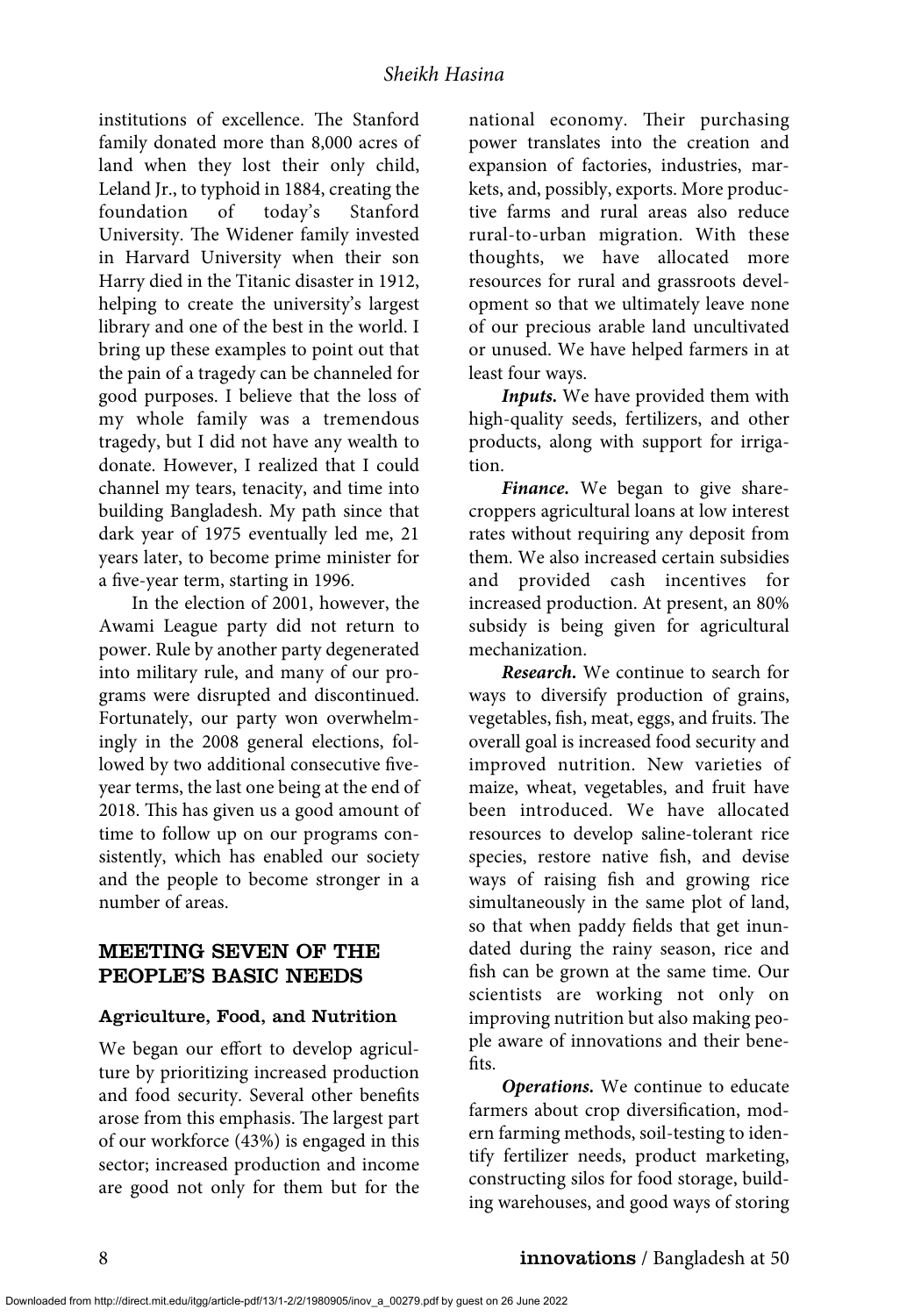food. We also advise them on various other issues. As a result, even though Bangladesh is comparable in size only to the US state of Wisconsin, in terms of actual annual production, Bangladesh ranks third in the world in inland fish, second in rice, and third in vegetables. Our country has achieved this productive capacity by wisely using the space left over after accommodating a population that is half that of the United States.

#### Health

To improve the health of our people, we have worked on a wide range of activities—building hospitals and clinics, providing healthcare services to people of all ages, and disseminating knowledge about prevention of diseases and maintenance of health. Our facilities may not meet Western standards, but our reach and effort are quite significant; given the country's rising income level, we are increasingly able to do more.

*Community Clinics***.** Free medical treatment and medicines are provided through 18,000 community clinics and healthcare centers across Bangladesh. They provide first aid and refer people, if necessary, to *upazila* (subdistrict) hospitals.1. Special arrangements are in place for serving children and mothers, and the names and addresses of all patients are registered so that they can receive regular treatment.

*Step-by-Step Healthcare System.* Community clinics are the smallest grassroots healthcare units. Medical facilities are the larger centers, such as maternal and childcare centers, upazila hospitals, district hospitals, and divisional medical universities.

*Maternity Care.* Women receive various services during the prenatal period and while breast feeding. Working women are given a maternity allowance so that they can eat nutritious food and give birth to a healthy baby. We also have introduced a monthly allowance of \$10 for lactating mothers.

*Hygiene.* Children are regularly vaccinated and taught about hygiene, handwashing, and other health issues. We are constructing separate hygienic washrooms for boys and girls in the schools.

*Awareness.* Clinics and upazila hospitals carry out awareness training and counseling for midwives, nurses, and other female health counselors, as well as for patients. Families are given consultations about services for expectant mothers and newborns. As a result, people have become more health conscious, and maternal and child mortality rates have significantly dropped.

*Sensitivity to Women and Senior Citizens.* Women, particularly girls, benefit the most from these clinics, as they can walk in for health check-ups without depending on others. Older people also have access to regular health check-ups.

*Hospital Size.* The government has decided that every upazila and zila will have a hospital, the number of beds in these hospitals being determined by the population size. Recently the number of beds in 152 upazila hospitals (out of 421 upazila hospitals) have been increased to 50 from 31. At the same time, in 34 zila hospitals (out of a total of 63 zila hospitals), the facilities have been increased to 250-300 beds. There used to be 100 beds in these zila hospitals until recently.

*Modernized Equipment.* Modern equipment has been provided to every hospital and skilled technicians have been appointed to operate them. Similar opportunities have been provided in the health sector as in the industrial sector to attract domestic and foreign investment. Web cameras have been installed in every upazila hospital so that doctors unable to visit the patients can get connected and discuss the issues the patients face. Similarly, we also have created opportuni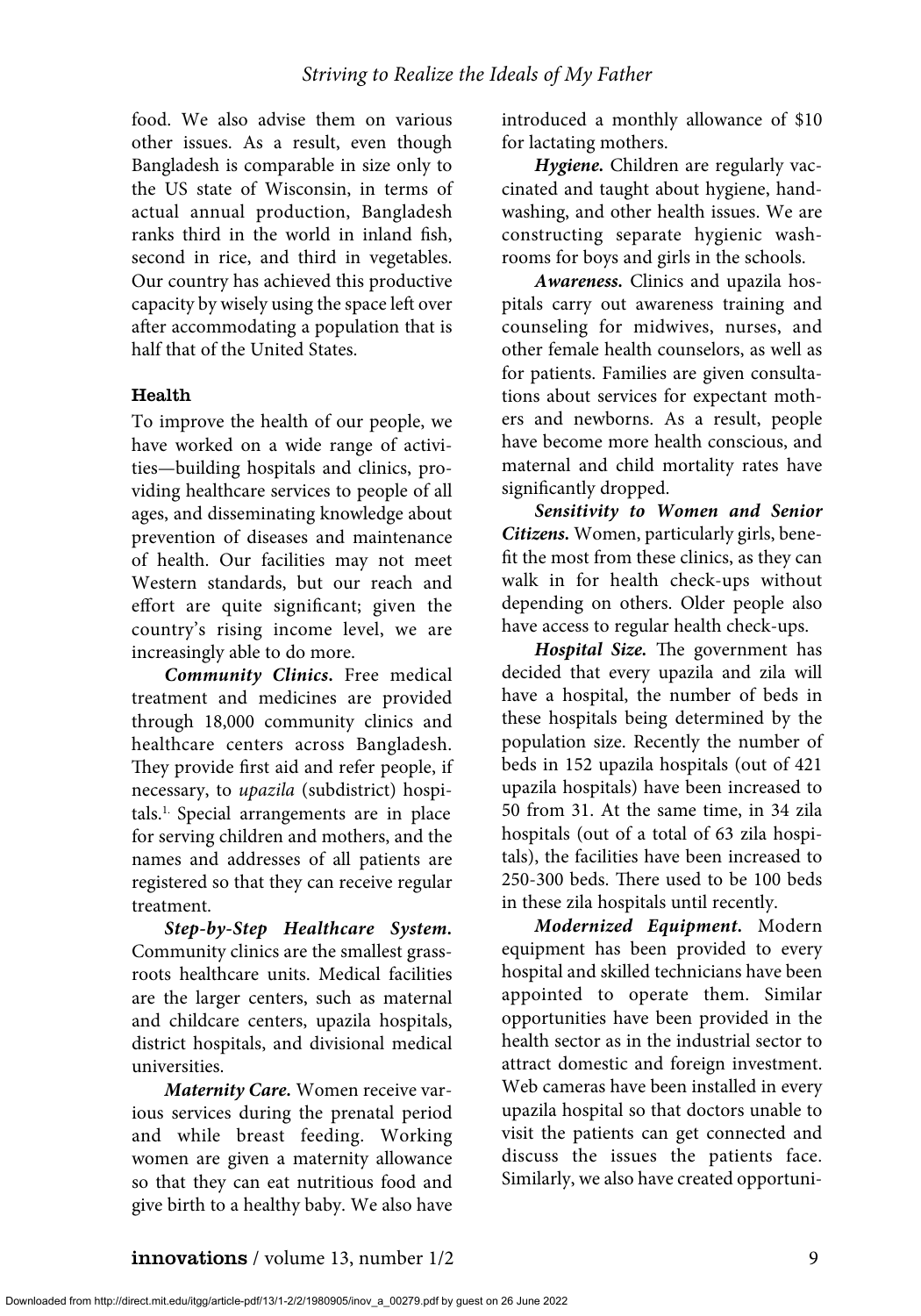ties for online medical services and consultation with medical specialists abroad.

*Upgraded Nurse Training***.** Nursing colleges and institutes are being established, as we wish to lift up the nursing profession and recognize the greater respect nurses deserve. Nurses are recruited through the Public Service Commission. At present, they are expected to have a degree (not merely a certificate) and to have taken college-level courses. The number of nurses, as well as their salaries and benefits, have been increased. We are also encouraging the establishment of nurse training institutes through private initiatives.

*Private Hospitals.* The government is encouraging private initiatives, and as a result, some world-class hospitals are being established in Bangladesh. Doctors and nurses have been given the opportunity to receive training and higher education both at home and abroad. Scholarships for higher education and special grants for research are being provided.

*Specialized Hospitals***.** Thematic institutes have been established to train specialist physicians and ensure treatment of all diseases. For example, we have set up separate institutes for eye, nose, ear, throat, cancer, kidney, heart, pediatrics, gastro/liver, burns, neuroscience, and trauma so that those who need specialized care can receive it. Public and private diabetic hospitals and separate hospitals for women have also been established.

*Addressing the Pandemic***.** Covid units have been opened in specialized hospitals to treat coronavirus patients. Bangladesh has shown greater resilience than many other countries where medical facilities not only meet higher standards but also are more readily available. Despite our limitations, I believe our performance is better because our programs and initiatives are focused on prevention rather than cure.

#### Education

Soon after forming my government in 1996, we undertook initiatives to massively expand universal education. Since people are our focus and our only resource, their education is the best means of upgrading the economy and managing many of the country's problems. Educated citizens can devise creative and robust solutions to their problems, and make it easier for the government to disseminate information. In addition to K-12 and tertiary education institutions, we have extended our activities to include adult education and those based in religious institutions that belong to all faiths prevalent in the country. As a result, our population has become more appreciative of the value of education and how the children can advance by acquiring education and training.

*Literacy Rates.* We started a project to make every district literate, which led to a rise in the literacy rate from 45% to 75.6%. Unfortunately, that rate faltered while we were not in power from 2001 through 2008. However, since 2009, when we formed our government for the second time, the literacy rate has been rising again; it is now at 74.3%, another consequence of our consistent focus during the three consecutive terms.

*Financial Support.* Thirteen million primary school students are supported by stipends, which eases the financial burden on parents. Stipends reach the mothers or legitimate guardians directly through their mobile phones. We also provide scholarships for secondary and higher education. As a result, about 23 million students have advanced from primary school to higher education.

*Educational Materials.* Free books are now distributed to all students up to the secondary school level. School lunches (also known as tiffin) have also been arranged. As a result, dropouts have decreased. During the global pandemic,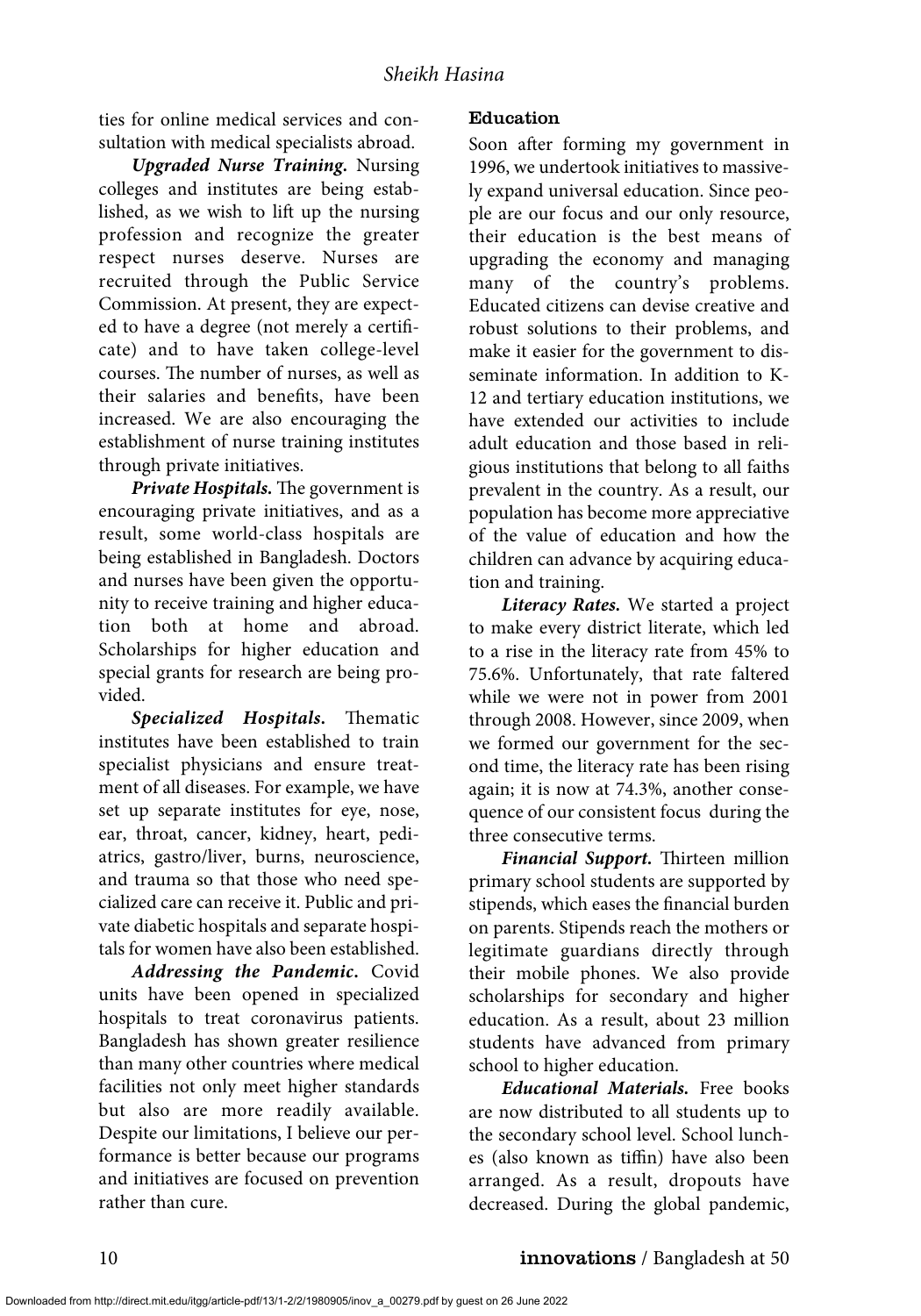educational activities have continued online, and via radio and television.

*Emphasis on Science and Technologies.* Starting in my first term, we have adopted laws and policies to establish 12 science and technology universities in order to upgrade our people's science and technology-based skills. Technical education has spread throughout the country, which has enabled graduates to get jobs more easily. Technical education institutions are currently being opened in all 492 *upazilas.* 

*Building More Tertiary Institutions***.** With public and private initiatives, primarily since 2009, we have begun to establish universities, technical education institutes, and medical colleges in every district, especially the large ones, with medical universities in each of the eight divisions.

*Female Students.* Four academic institutions have been built exclusively for women. In the general schools and universities, the number of female students is greater than the number of male students, and the percentage of female students continues to increase. Our extensive efforts on this matter, after being re-elected in 2009, are bearing fruit in the form of increasing female student enrollment and decreasing dropout rates at all levels. These efforts have helped raise female enrollment for secondary, higher secondary, and university levels to 55.07%, 50.27%, and 35.21%, respectively. The secondary school dropout rate has fallen from 64.92% to 34.86%, and the higher secondary dropout rate has dropped from 42.48% to 22.02%. Higher female enrollment is having other positive ripple effects, including a significantly lower rate of child marriage, and parents seeing girls' education as helpful to their families. Girls are no longer perceived to be a financial burden.

*The Pandemic.* The worldwide pandemic is affecting the whole country, but our students are facing its worst effects. We have rapidly adopted digital platforms and public television channels to provide online education.

#### Shelter

Of all the inequities that exist in Bangladesh, the greatest is housing. During 2020, the centennial year of Bangabandhu Sheikh Mujib's birth, we pledged to build homes for the landless and to provide everyone with a proper home address. Eliminating homelessness alleviates poverty, creates more equity, and results in a healthier citizenry. It has been inspired, like many other initiatives, by Sheikh Mujib, who set up clusters of villages for landless people and began the distribution of state-owned land for building better housing. We have upheld his paradigm and are currently implementing it.

*For the Homeless.* We initiated the Ashrayan-1 project, through which landless families can obtain modest housing; however, they cannot sell it to other families. Initially, we built small barrack houses, each with one room and balconies on two sides. The claim to each house is given jointly to husband and wife; if they ever split up, the woman will have the priority claim. Clusters of houses are governed by cooperative societies, while maintenance is provided by the government. The residents of Ashrayan-1 are being encouraged to pursue careers as blacksmiths, potters, fishermen, and barbers. Religious institutions, schools, healthcare facilities, and community centers have been provided along with this housing. An improved design and construction scheme is being pursued in the Ashrayan-2 project. We have already built half the number of homes we set as our goal, and the remainder of the housing needs will be met in the next two years.

Downloaded from http://direct.mit.edu/itgg/article-pdf/13/1-2/2/1980905/inov\_a\_00279.pdf by guest on 26 June 2022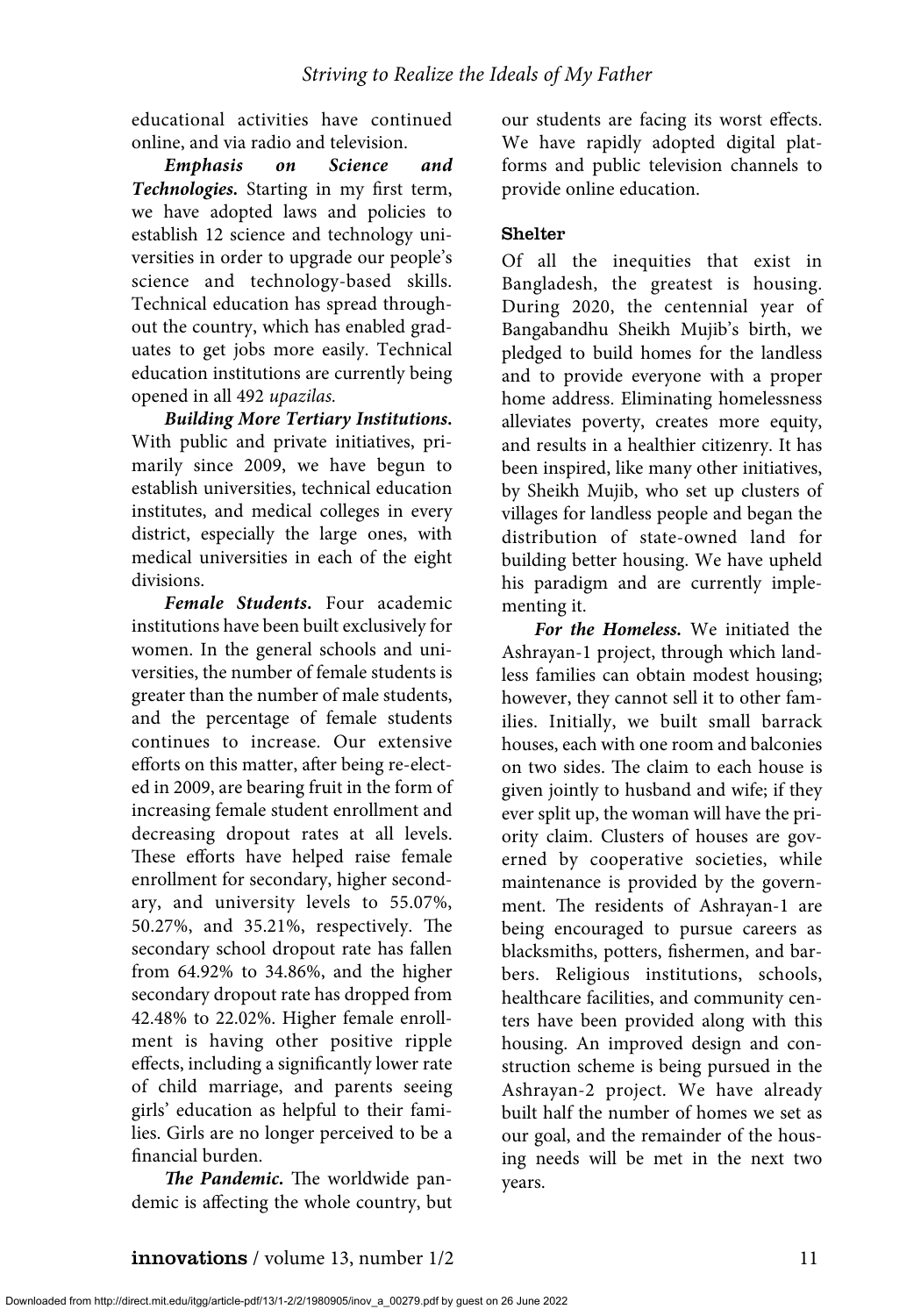#### *Sheikh Hasina*

*Lacking the Means to Build.* A housing fund has been set up by the central bank for those who have land but cannot afford to build a dwelling on it. Any NGO or other institution is allowed to borrow money from the central bank, with only a 2% service charge and an interest rate capped at 5%. So far, about 29,000 families have built houses using these loan facilities. Hostels for garment workers have been built separately.

*Housing for Slum Dwellers.* The government is constructing small flats for slum dwellers. These flats can be rented on a daily, weekly, or monthly basis. Special loans are being arranged through a program titled Return Home for dwellers who want to return to rural areas. Those who return to a village will be given a house, six months' free food, and a low-interest loan so that they can take time to resettle without being pressured to earn a living immediately.

#### Women and Marginalized Groups

We have created a social safety net to provide allowances to meet a variety of difficult circumstances: old age, widowhood, extreme poverty, disability, and destitute freedom fighters. For the current fiscal year, we have allocated BDT 956 million (close to US\$12 million) for this purpose. About 95,000 people from the transgender, gypsy, and other hitherto neglected communities are included. About 45 million people have come under social security, directly and indirectly. We distribute food free of cost.

*Affirmative Action.* Training has been arranged and special employment opportunities have been created for women. After independence, Sheikh Mujib made women's education free of cost. He reserved a 10% quota system for women in government workplaces. Today, 60% of teachers' job in the primary schools is reserved for women. It is meant to encourage women to form the

majority of the primary school teachers who are naturally from the local communities; primary school teaching does not require much specialization. This has encouraged women's participation in teaching jobs and, at the same time, encouraged families to send girls to school.

*Policies and Recruitment.* The National Women's Development Policy was formulated in 1997 with the aim of empowering women; this effort was disrupted from 2001 to 2008. Since forming our government in 2009, the participation of women has been ensured. Unlike anything that has taken place before, we started recruiting women at all levels, including higher and lower court judges and a secretary in the administration; a deputy commissioner and superintendent of police at the district level; an *upazila nirbahi* officer at the upazila level; officers who are in charge of police stations, army, navy, air force, and the Bangladesh border guard; and a university vice-chancellor.

*Local Governments.* Women's participation at various levels of local government has also been ensured. It is now mandatory to elect women at every level, from unions to city corporations. As a result, opportunities have been created for women to play a role in overall development activities. Today, Bangladesh tops the nations in South Asia in women's empowerment.

#### Child Welfare

My father loved children. He had five children himself, and greatly missed them during his many periods of imprisonment. My youngest brother, who was killed in 1975, spent a great deal of time with him. In the 1970s, my father undertook several initiatives for children's welfare. During his short tenure, he enacted the Children's Act and made primary education free and compulsory. I am, of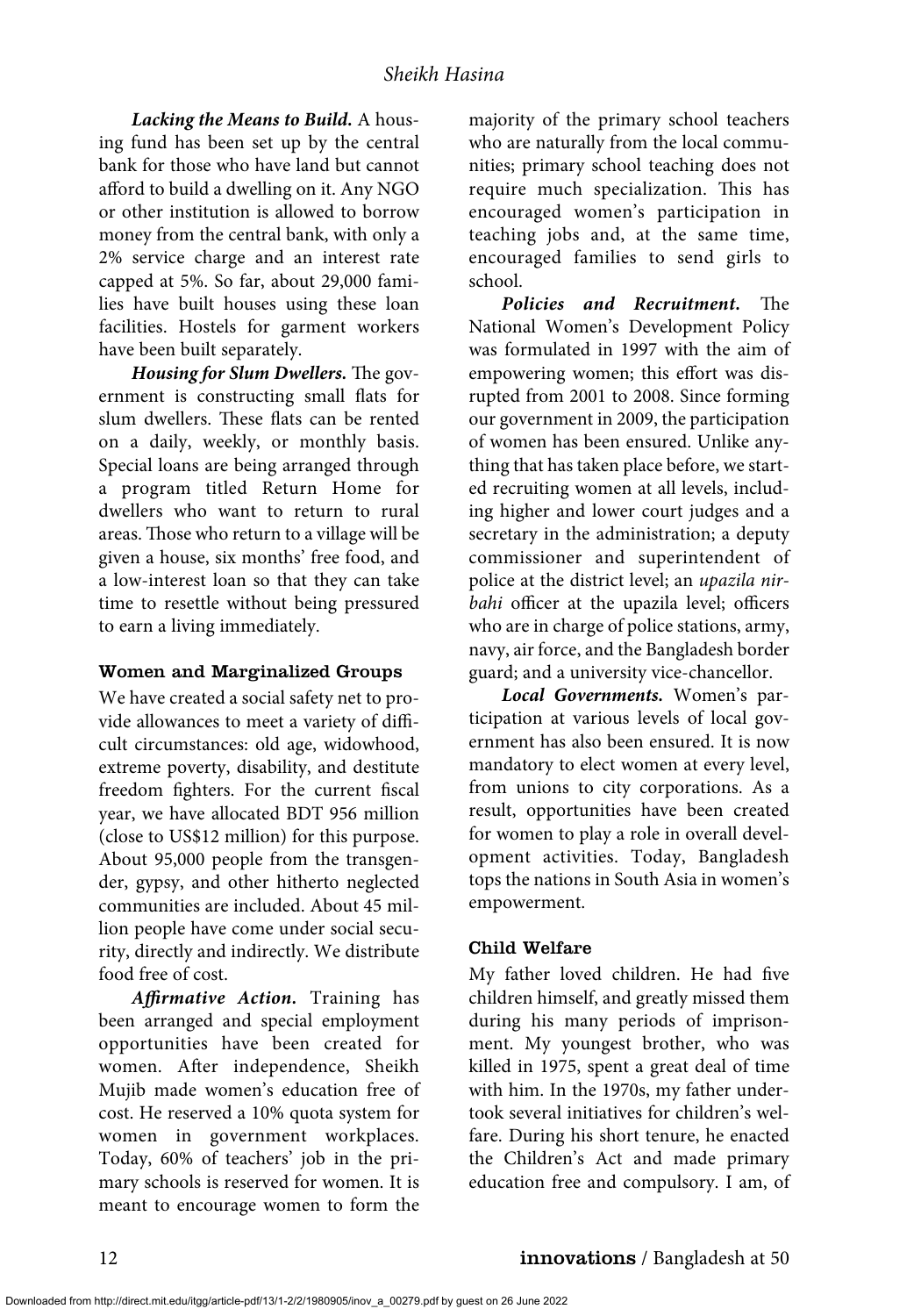course, very inspired by him on this front as well.

*Establishment of Laws during My Tenures.* Several additional initiatives have been put in place to make the abusive treatment of women and children illegal: the Domestic Violence Prevention and Protection Act-2010, Children Act-2013, and the Child Marriage Restraint Act-2017.

*Plans and Policies.* There also are policies and plans that cater to the welfare of children: the National Children Policy Act of 2011, which aligned with international charters, children's laws, and constitutions, and the Women and Child Abuse Prevention Action Plan 2013-2015. Child labor has been banned since 1996, especially in hazardous environments. Laws and plans on paper may not go far enough, making it sometimes necessary for the government to get directly involved.

*Facilities for Childcare***.** Various programs and activities were also undertaken to create educational opportunities for poor children, who are more vulnerable to abuse. We have established childcare centers and breastfeeding corners in every department in the government and for women workers in garment factories.

*Programs against Violence***.** There are 5,292 adolescent clubs, involving virtually all upazilas, that exist to prevent gender-based violence against adolescent boys and girls: the National Academy for Autism and Neuro-Developmental Disabilities, the National Helpline to prevent child abuse, 60 one-stop crisis centers across the country to prevent violence against women and children, and ministadiums in every upazila, where children can exercise and play.

*Sports and Tournaments.* State-supported programs are available to promote tournaments and sports competition. In 2019, a total of 110,354 students involving 6,142 teams at the upazila level participated in two national football (soccer) tournaments for boys and girls.

*Direct Financial Help.* My government also lends a helping hand to young students, their mothers, institutions of different religions, and NGOs that are engaged with children. As already mentioned, 13 million students get financial help that is delivered through their mothers' cell phones; scholarships are provided to 7.3 million students in secondary or higher education; and students with special needs receive stipends. Students also receive school lunches, textbooks, and other educational materials free of charge.

#### Financial Inclusion

Inclusivity is deep in our ethos. This is because the consciousness of our nation emerged against the discriminatory rules, first under the British and then under the Pakistanis. Sheikh Mujib was the champion of inclusivity and the best articulator of this ethos. Development must engage our entire society. It must be inclusive. It must be participatory. My government is committed to reflecting this ethos in the world of finance, as shown by the following few examples.

**Mobile Financial Services**. Once digital communication devices became widespread, we realized that they could be harnessed for financial inclusion. As a result, my government endorsed the idea of mobile financial services immediately after my second term started in 2009. Today, more than 80 million people in the country are using mobile financial services, and we are a proud world leader in this sector.

*Bank for Small Enterprises***.** We established the Karmasangsthan Bank—a bank dedicated to facilitating small enterprises—where young men and women can obtain loans without a deposit for sums of BDT 200,000 (approximately US\$2,400) or above to run a business or farm. Other startup programs are provid-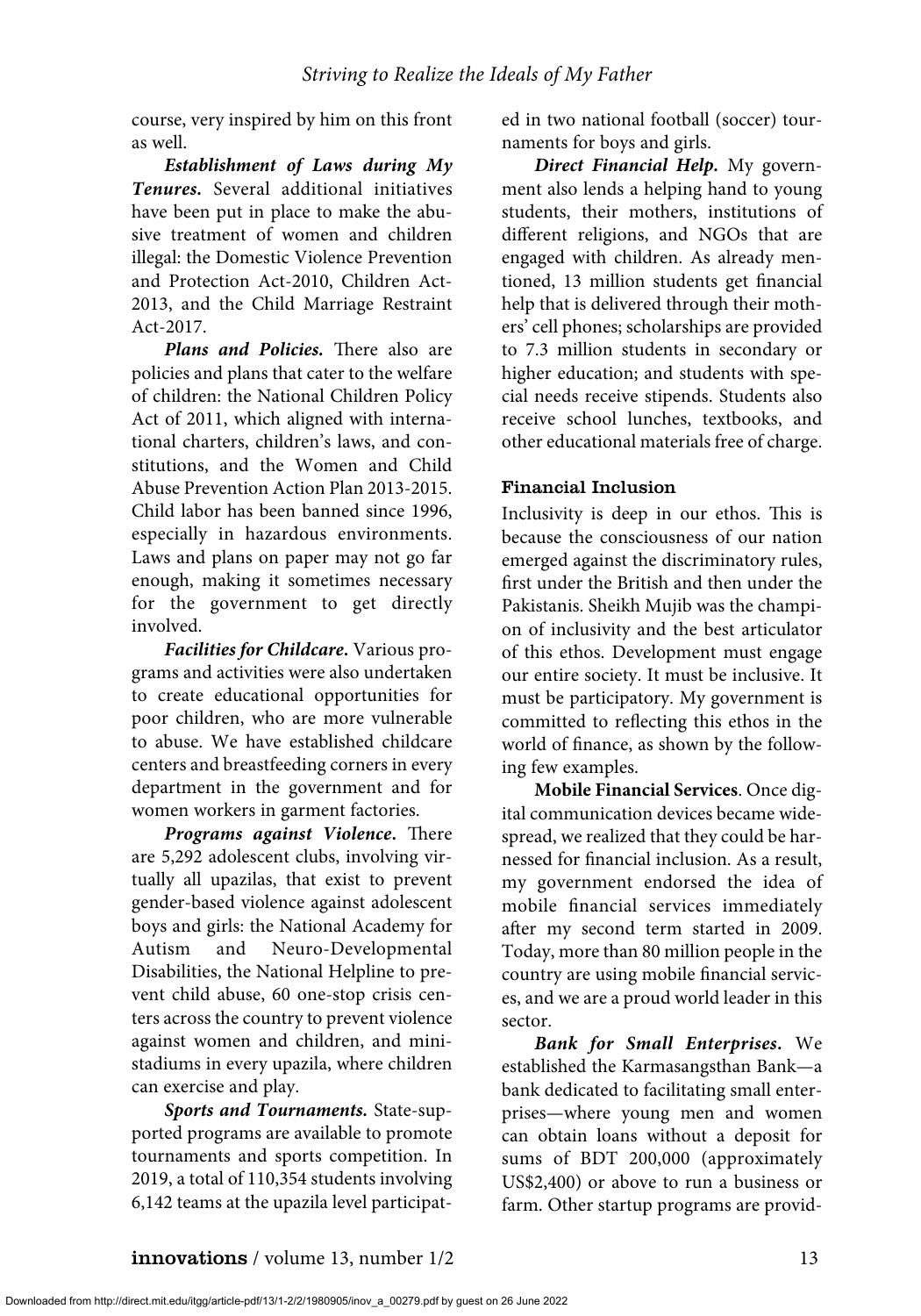ing training and access to low-interest loans.

*Micro-Savings***.** I conceptualized a savings scheme and created what is now known as the My Home-My Farm project for rural people. The aim is to encourage savings, facilitate productive activities and cooperation among rural people, and overcome poverty in the process. Through this program, those who have houses and adjoining open spaces or ponds are being harnessed for increased production of food. Initiatives have been undertaken to implement productionoriented programs by harnessing the talents of the household members. The areas selected include cottage industries, handicrafts, fruit farming, vegetables, spices, vegetables, mushroom farming, and other conventional or non-conventional income-generating programs, such as fish, poultry, pigeon, and quail farming. Our philosophy is to not leave an inch of our precious land unproductive. With appropriate incentives, we are encouraging the formation of cooperative societies to procure inputs and market outputs collectively.

*Matching Incentives***.** To encourage greater productivity and saving, we first provide training and advice to those who will be involved in productive activities. They can then obtain loans to engage in those activities. If a person saves from their profits, the government doubles their savings by providing a matching amount as a gift. For instance, if someone saves BDT 200 from profits made by selling manufactured goods, another BDT 200 is offered as a gift from the government and is deposited in the producer's savings account. This scheme is being implemented by a bank we have set up, called *Palli Sanchay Bank* in Bangla, which translates to Rural Savings Bank.

# MAKING THE COUNTRY MORE CONDUCIVE TO PEOPLE'S ADVANCEMENT

In addition to the programs described above, there are at least seven areas where we are doing our best to enable people to help themselves.

#### Conflict Resolution

Almost immediately after starting my first term in 1997, we negotiated and signed a historic peace agreement with the indigenous population in the Chittagong Hill Tracts area, putting to an end to the longrunning conflict there. The lack of peace in the area had reminded me of the marginalization Bangladeshis faced under British rule and under the Pakistani military. This agreement, which ended a longfestering armed insurgency in the eastern region of the country, recognized the rights of the local people and ethnic tribes. It also established a regional development council to promote greater prosperity in a region that had been held back.

#### Water Supply

The 1996 Indo-Bangladesh agreement for sharing the water flowing through the Ganges River was another major milestone event. It ensured an adequate flow of water during the lean season for crops and quickly boosted agricultural growth in the southwestern region of the country. To deliver the benefits of this or other water deals with India, we have created various irrigation projects that have helped boost agriculture. At this point, 72% of our arable land is under irrigation, allowing us, as mentioned elsewhere, to become the world's second largest producer of rice and third largest of vegetables.

We also started implementing various programs to ensure that people had clean water, sanitary latrines, and overall household cleanliness. At the moment,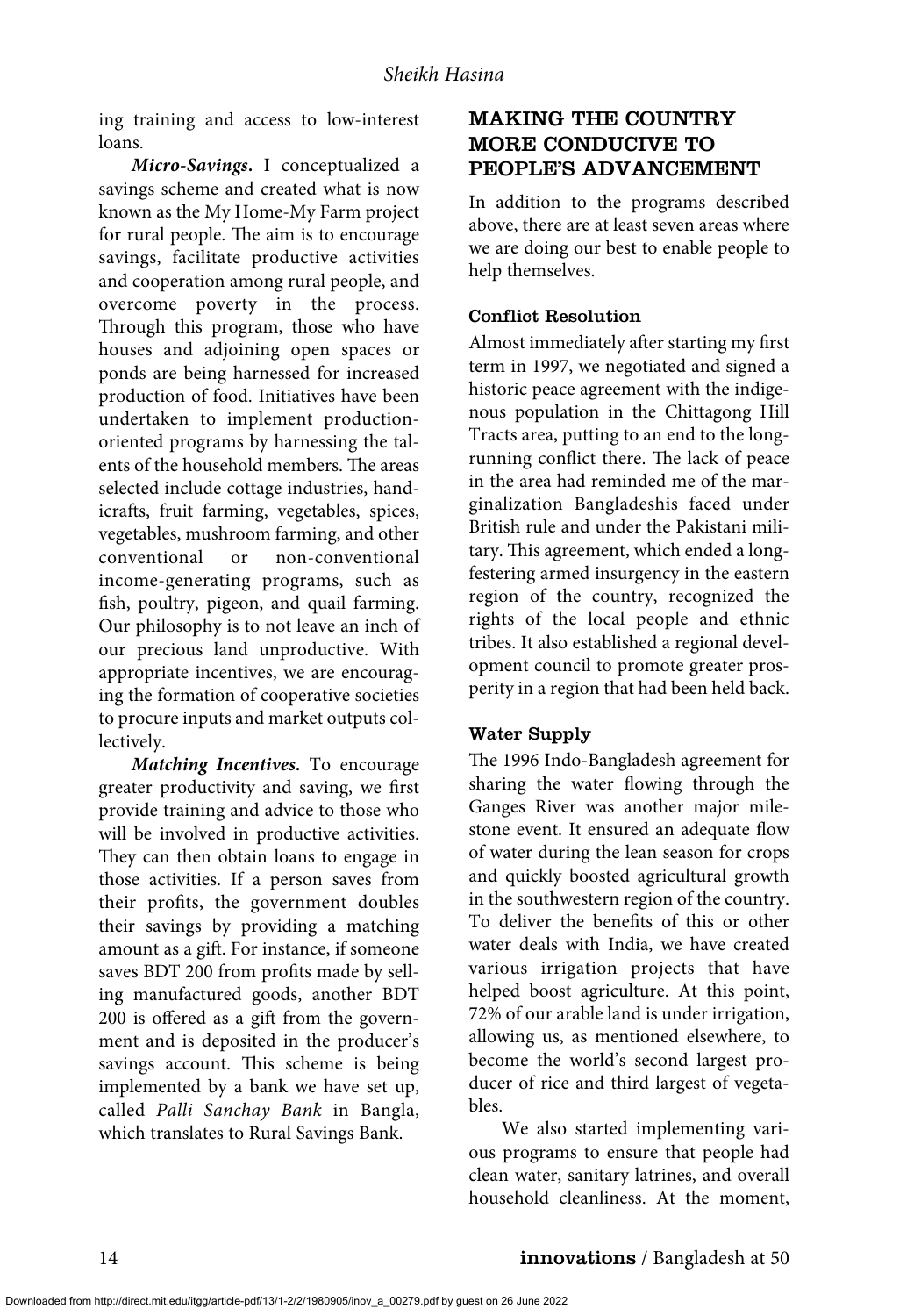98.5% of our population receives safe drinking water; 85.7% is through tube well/boreholes, and 11.7% is through piped water. However, something that needs significant improvement in my country is the rate of piped water in urban areas, which remains low at only 38.1%.

#### Communications

When we began governing in 1996, Bangladesh had a very underdeveloped infrastructure. To reach the remote villages, it was necessary to construct bridges and a rural road network. This, of course, involved large investments and required years to implement.

In the world of physical infrastructure, the most important accomplishment during my first term was to complete and open the 5.8-kilometer bridge over the Jamuna River. This bridge linked the northern and western regions of Bangladesh with the country's eastern region; the latter was comparatively more developed. The country's first mega-project, the bridge ushered in a new era of agricultural development in the northern districts, which had hitherto lacked access to the bigger markets in the eastern districts and to Chittagong port, the gateway for most of the country's imports and exports.

While the bridge was an important achievement, Bangladesh still lacked world-class roads and highways, and the existing ports and airports had limited capacity. Dhaka and Chittagong have become large cities but they have no mass rapid transport system. We are experiencing some of worst traffic congestion in the world, which reduces our productivity. However, Bangladesh is the world's largest river delta, crisscrossed by many large and small rivers. Even after bridging the mighty Jamuna in 1996, there were many more bridges and roads to be built.

During my second term, which began in 2009, we started much of the unfinished work. We are currently constructing a new multimodal bridge over the mighty Padma River, known as the Ganges outside Bangladesh. It should be inaugurated next year, which will usher in a serious transformation of the southern part of our economy, just as the Jamuna bridge boosted the economy of the northern region.

Massive new investments in megaprojects for the modernizing of physical infrastructure, including a rapid transit system in Dhaka, are now taking place, many to be completed by 2025.

## Digitization and Modern Technologies

Within months of taking office in 1996, I endorsed three digital mobile licenses for nationwide services. These networks now provide mobile access to virtually everyone in Bangladesh. In 2009, to capitalize on the widespread availability of mobile phones, to complement the phenomenon, and to catapult the country into a digital future, we launched the Digital Bangladesh initiative. This vision includes e-governance (bringing doorstep delivery of government services through digital platforms), creating a technology-centric knowledge-based economy, and developing a world-class ICT sector. We set ourselves the ambitious target of achieving our first phase of Digital Bangladesh by 2021, and I am pleased that our achievements have exceeded our expectations. Today, government services continue their rapid digitization, our ICT sector is a booming export industry, and our IT freelancers are in demand all over the world. Some of the initiatives we undertook are outlined below.

*Embrace of Technologies in General.* Although digital technologies rightfully get a lot of attention these days, we are mindful of other beneficial technologies that are also being increasingly adopted in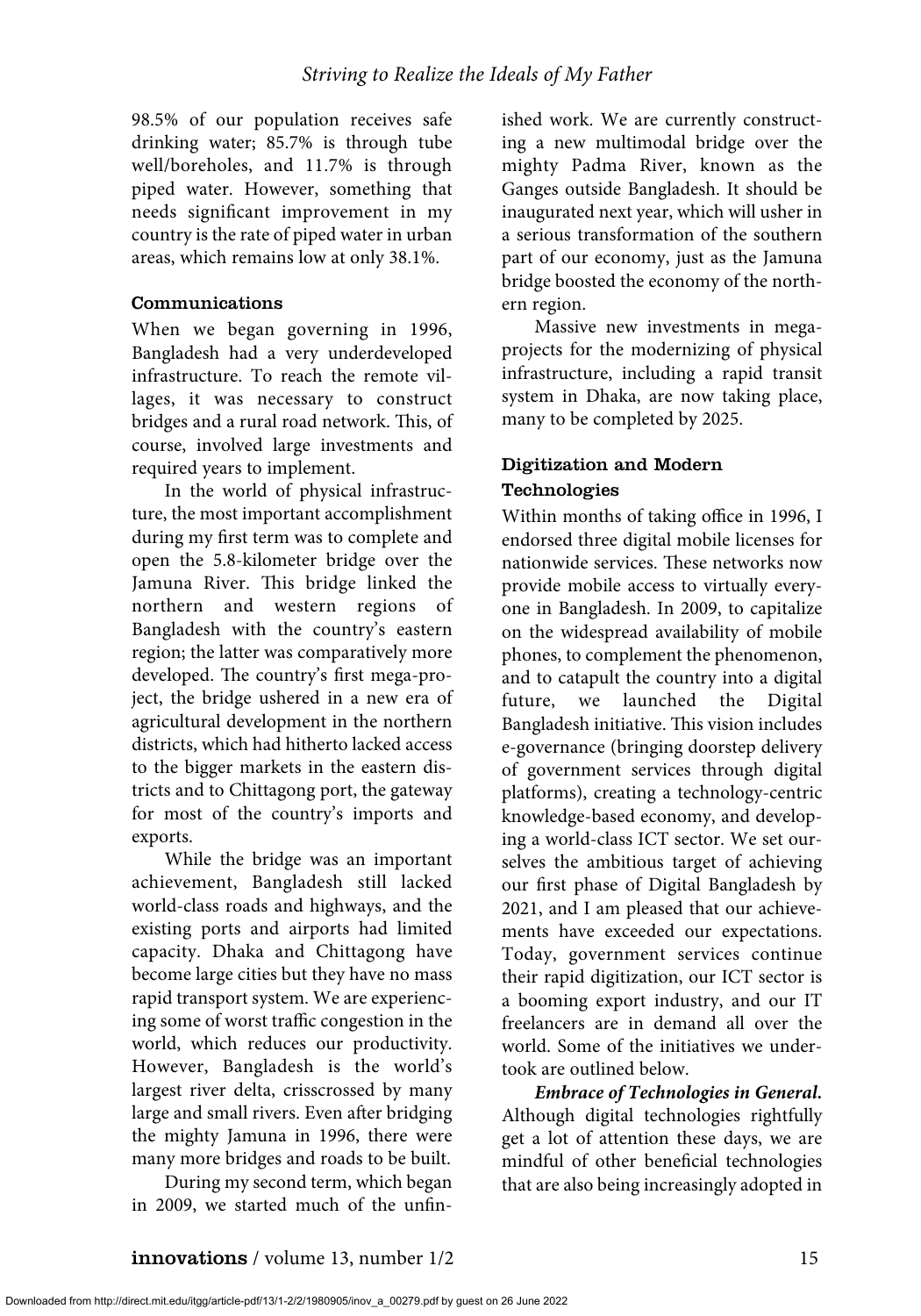Bangladesh. Examples include vastly expanded the use of television, radios, airplanes, helicopters, and more. Much of this proliferation has been encouraged through private initiatives. Correspondingly, we have encouraged and incentivized their use in hospitals, schools, colleges, universities, and media.

*Grassroots Organizations.* Digital centers have been set up in each union council (community-based governance group) location; there are 5,275 union councils across Bangladesh. In a typical case, a small entrepreneur runs each center. These union council-based centers have started getting broadband access, a project that will be completed soon. Arrangements are also being made to accomplish government work using digital centers and digital devices in 6,500 post offices and 18,500 government offices in the *zilas* and *upazilas*. We also are establishing 13,000 Sheikh Russel digital labs for children (8,000 have already been established) across the country. Similar agricultural data centers have been established, through which farmers can obtain information of interest to them via their own mobile devices. Finally, NGOs are promoting online trade, purchasing, imports, and exports through digital systems.

*Information and Communications Technology Parks and Incubators***.** The grassroots organizations described above are complemented by relatively large information and communications technology parks, incubators, and world-class data centers across the country. People in remote areas are already benefiting from Bangabandhu-1, a satellite recently launched by Bangladesh. We are also preparing, through 31 specialized labs, to harness new opportunities now on the horizon: artificial intelligence, robotics, cyber security, and the internet of things, among others. My government has invested US\$300 million in funding, helping, and promoting startups.

*Employment Opportunities.* Areabased employment opportunities have been created by small shops (largely convenience stores) selling stationery items, tea, foodstuffs and snacks, over-thecounter medicines, and other items; the employment so created is largely in the use of digital technologies in these convenience stores. Now these stores offer printing, photocopying, and mobile financial services. Another source of income for the digital centers comes from expatriate workers who want to make video calls to their families at home. People with disabilities can arrange their own employment after they get training arranged by the government.

*Training.* Multimedia classrooms and computer education are being provided in most schools, which encourages children to learn through digital devices. Expanding training in information and communications technologies will require further revamping of our school curricula at the primary, secondary, and tertiary levels. It also will require expanded teacher-training programs. Trained and skilled Bangladeshis employed overseas can become a major source of foreign income and a primary resource for propelling economic development. To date, more than two million young people have received training in various ICT-related trades.

*Freelancing.* We have introduced learning and earning programs, whereby youth are able to learn technical skills (such as coding) and then earn money while working at home as freelancers. Foreign companies seek out these freelancers when they want to outsource their software development. A large share of Bangladesh's educated youth is earning through this outsourced work. To recognize their work, the government is registering freelancers and giving them certificates to make it easier for them to obtain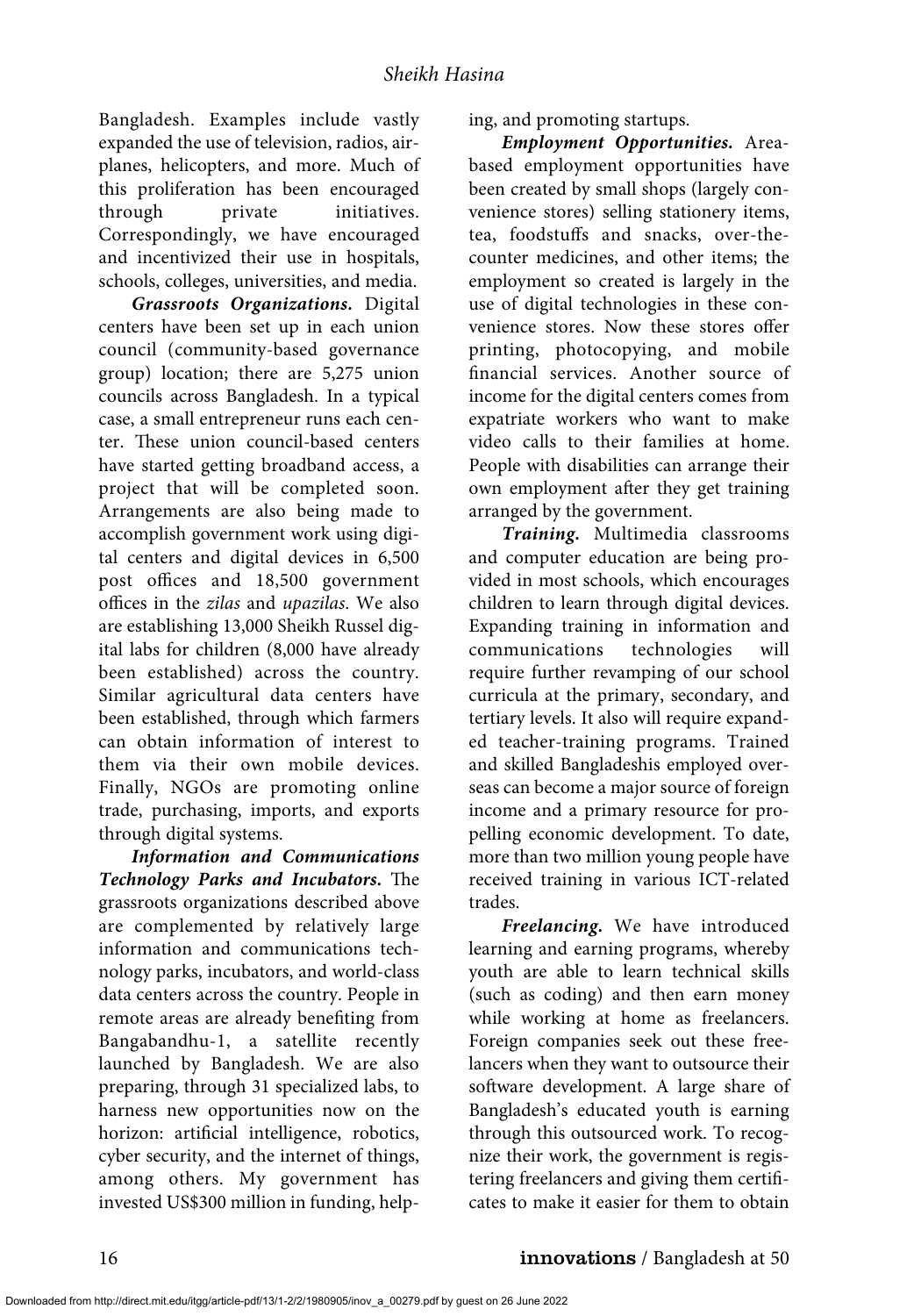outsourcing jobs.

*Exports.* At the moment, Bangladesh is exporting US\$1.3 billion in software and other digital services. In addition, about 650,000 freelancers are earning more than US\$500 million a year. We are aiming to boost exports to US\$5 billion by 2025. As developed countries experience population decline, demand for highly skilled people in their service sectors is likely to increase. We are working on this great potential to further increase our earnings.

*Addressing the Pandemic.* During the ongoing COVID-19 pandemic, digital technologies are becoming more appreciated as a safer way of living and earning. Meetings among government officers and cabinet members, court activities, and business activities have continued during the pandemic. Our e-commerce activities were around US\$100 million at the beginning of 2020, a figure that has doubled during the pandemic.

#### Electricity Supply

I have always considered energy to be a major pillar of economic development. Hence, starting with the Private Power Generation Policy in 1996 and my efforts to privatize power generation that year, we have increased both the generation and diversification of energy sources. We formulated several other policies, including one creating incentives to mobilize private capital and foreign investments for this capital-intensive and technologydependent sector. Our diversification efforts have embraced different fuel options, including nuclear and renewables. In addition, we have initiated regional cooperation with India, Bhutan, and Nepal for the export and import of power, including hydropower.

The results of these efforts are now quite apparent, thanks to the support of the people, which has enabled us to stay in power for three consecutive terms and to

build this pillar of economic development consistently since 2009. Electricity has reached almost every village; 99.5% of the population is now connected to the electricity grid. While reaching virtually all 70,000 villages does not necessarily mean we have reached all our people, the number of people receiving grid power has risen from fewer than 11 million to nearly 35 million since 2009. Electricity has been ensured to reach the country's island areas through submarine cable or by solar panels. The number of solar panels in use in the country has risen from fewer than one million in 2009 to 55 million today. Sustainable and quality transmission lines are being set up, so no household will remain without electricity. In terms of power generation, we have increased our capacity from 4,900 MW in 2009 to 25,235 MW at present. Power generation used to be completely state owned; at this point, more than 50% is coming from joint ventures with private companies and imported from India. We are projected to achieve 40,000 MW by 2030 and 60,000 MW by 2041.

# Foreign Investment,

#### Industrialization, and Job Creation

Many industries in Bangladesh would welcome investment and, I believe, produce good returns. These include agriculture and food processing, leather, light engineering and manufacturing, automotive parts and batteries, pharmaceuticals and medical equipment, construction materials and chemicals, textiles, and electrical devices and electronics. The domestic demands in these areas are massive. It is, after all, a country of 165 million with an economy that was growing at an annual rate of 8% just before the pandemic (6% during the pandemic).

In the pre-pandemic years, our foreign direct investment (FDI) increased steadily, reaching close to US\$3.9 billion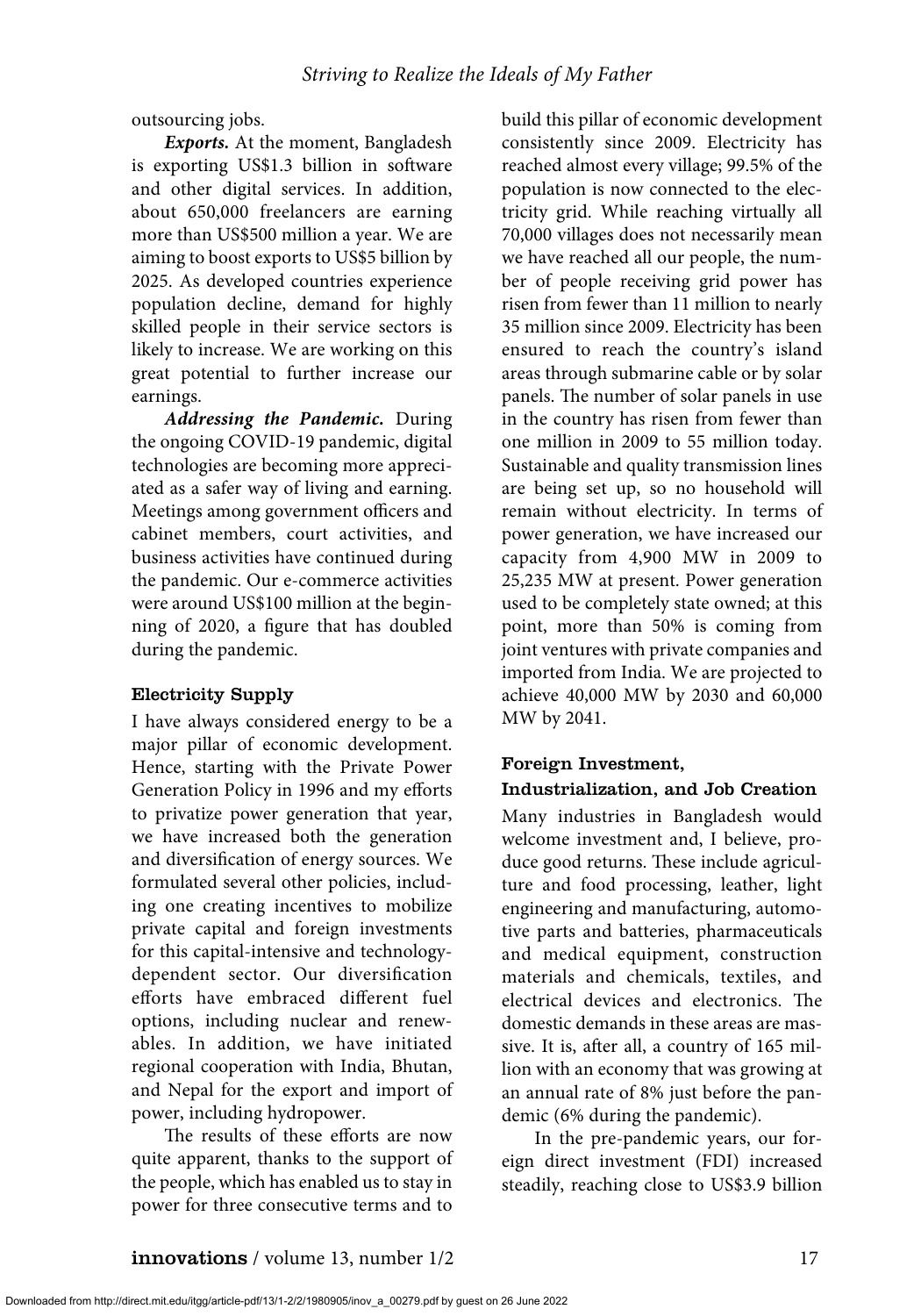in 2018-19. It fell to US\$2.4 billion in 2019-20 and to US\$2 billion in 2020-21 most likely due to the pandemic. We think our FDI will pick up after the pandemic, especially since more infrastructure, including the expanded power supply, is coming on board, along with other kinds of incentives for FDI. Investments relative to GDP, both public and private, have been holding at 30% during the pandemic. In particular, private investments as a percentage of GDP are holding above 21%, which highlights local investors' (including foreign ones who are already here) ongoing confidence in the economy. This should be a good signal to potential new foreign investors.

To promote industries and facilitate greater FDI, we have been working and continue to work on several fronts.

*Physical Infrastructure***.** In addition to building better communication facilities, we have created special economic zones (SEZs) or industrial estates to attract both foreign and domestic investments and set up new technology-based industries. These zones have improved infrastructure (e.g., gas and power connections) and specialized ecologies suitable for specific types of industries. We now have 88 SEZs, 59 of which are owned by the government and 29 by private parties; five more will be added by 2030. Within these SEZs, 38 countries have made investments.

*Legal Infrastructure***.** We have been enacting laws and promulgating regulations to provide a consistent legal landscape and remove the possibility of unexpected changes in policy, tax, and duty structure. We are establishing systems to expedite licensing processes, removing procedural complexities that cause delays in certifications, payment of taxes, and standardizing regulations.

*Financial Incentives***.** Our various financial incentives include a 10-year exemption from taxes in certain geographic areas and sectors; accelerated depreciation allowance; cash incentives for certain exports; duty-free import of machinery; double taxation avoidance treaties with 34 countries, including the United States; 100% foreign ownership; and full repatriation for capital and profits.

*Human Resource Development.* We have established vocational training schools in order to mitigate concerns that our labor force lacks adequate skills, In any event, there are 150 higher education institutes in the country at the moment. There is long list of efforts underway to train young people.

Admittedly, Bangladesh has attracted less FDI than East Asian countries. This should improve in the post-pandemic world and as more modern infrastructures come on board. What is important to note about Bangladesh is that we did not window-dress our country to attract FDI; instead, we built an inclusive economy by addressing the needs of the lowestincome people. This has brought Bangladesh to a new stage with much greater capacity to put large amounts of FDI to good use.

Let me elaborate a bit on the power sector, which could be using the largest amount of FDI. Our 2041 target of 60,000 MW will require about US\$100 billion to cover power generation, transmission, and distribution. There are at least three reasons why the scale is profitably sustainable. First, in terms of handling the speed of expansion, we have quadrupled power generation in the last dozen years (since 2009) and thus have proven our ability to handle rapid growth. Second, this planned increase in the power supply will buttress our projected economic growth of 8% per year (the actual prepandemic level), which in turn will support the capital cost with good returns. An increased power supply will empower people to achieve more economically and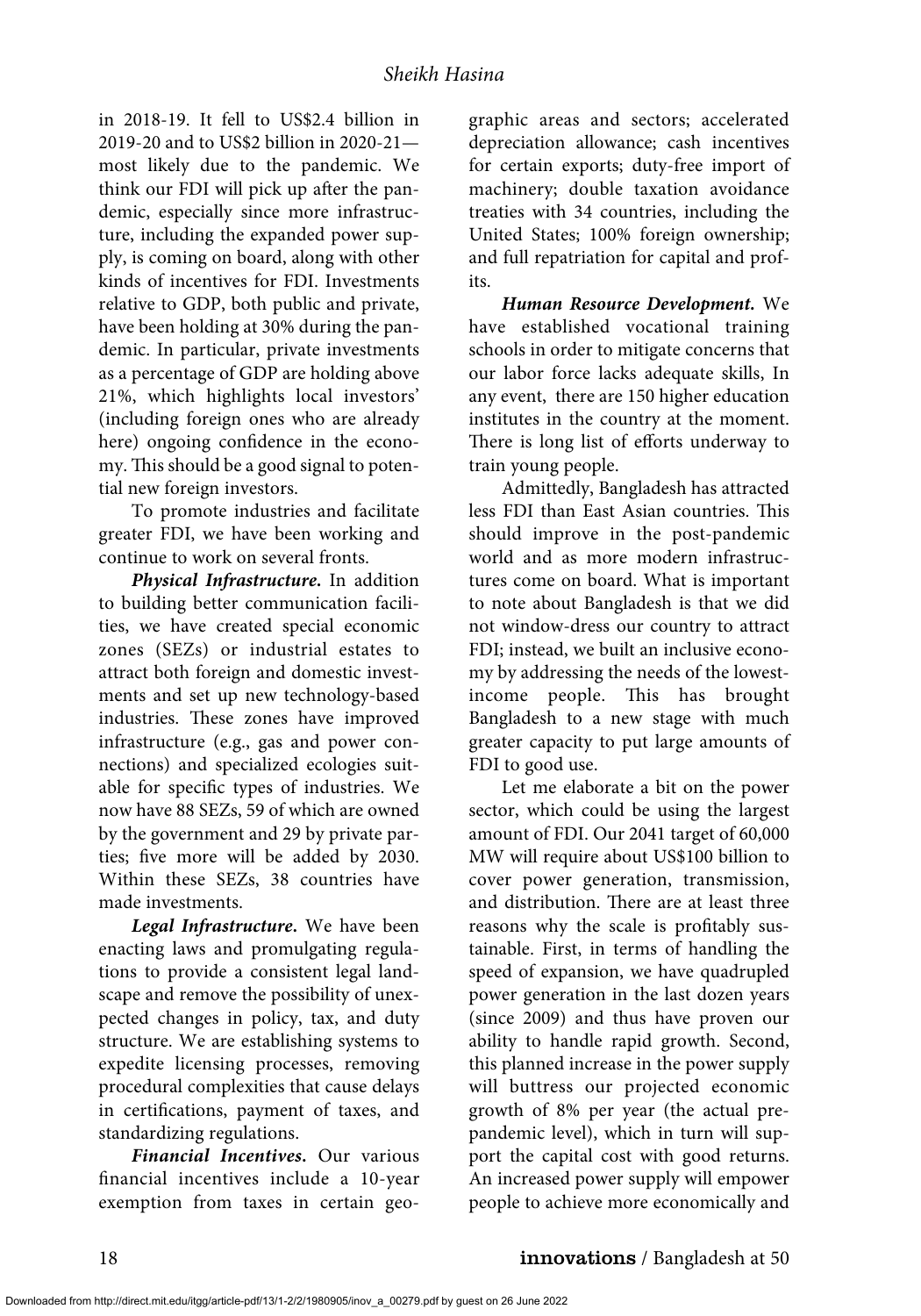improve their ability to pay for power, which, in turn, will provide proper returns to the capital deployed—particularly because they also will enjoy the support of my government. At the same time, the government stands on sound financial footing to play that supporting role. For instance, the foreign exchange reserve today is at US\$47 billion, and Bangladesh has been maintaining a relatively low rate of borrowing, below 30% of annual GDP. In short, the power sector will require large capital investments, and my government will welcome FDI with adequate protection and returns for foreign investors.

#### Natural Environment

Perhaps the greatest long-term threat Bangladesh is facing is climate change, which is bringing warmer temperatures and rising sea waters. We have the largest delta in the world, and much of our coastal region is likely to be inundated. It is indeed a global issue, and we hope that wealthier nations will take concerted concrete action to reduce carbon emissions and meet the agreed-upon targets of the Paris Agreement. We have formulated our own long-term delta development plan to mitigate the adverse effects of global climate change. To protect people in coastal areas from cyclones and tsunamis, we have built thousands of multi-storied and multi-purpose cyclone shelters, designed by our engineers. We also have erected embankments along the coast to protect people and their farms from the incursion of sea water. We are developing a comprehensive plan that focuses on sustainable economic growth, environmental conservation, and enhanced climate resilience.

# **CONCLUSION**

In conclusion, I wish to stress that our nation has literally risen from the ashes of

the devastating 1971 war. Today's Bangladesh is a transformed country, one that is economically self-reliant. Formerly food deficient, today it is self-sufficient and even has surplus production of various food crops. Rice production has increased more than three times since independence, a time during which the country's population doubled. Our healthcare infrastructure has gradually increased, and extensive family planning campaigns have begun to produce results. Healthcare has been brought to the doorsteps of people, even in remote rural areas, through the establishment of community clinics. Our rapid population growth in the early 1970s was a demographer's nightmare. The fertility rate has now come down to a replacement level that is lower than that of our neighboring countries. Power generation has increased greatly and now reaches 99% of rural households. Almost 100% of schoolage children are going to school, and primary immunization has reached the entire child population. To encourage children and their families to go to school, the government has taken the initiative to distribute cost-free textbooks and a large number of stipends to students up to the secondary level. About 23 million students from primary school to the higher levels have been given various stipends and scholarships.

We have accomplished a great deal in the last 50 years. When we emerged as an independent nation at the end of 1971, our war-ravaged country of 75 million was mired in widespread suffering. The per-capita GDP was only US\$133 and growing minimally, if at all, and life expectancy was only 47 years. Bangladesh is now a vibrant economy of 165 million, with a per-capita GDP of US\$2,554 and growing fast, and life expectancy has risen to 73 years. Taking into account the relative cost of living—that is, adjusting for purchasing power parity—Bangladesh is